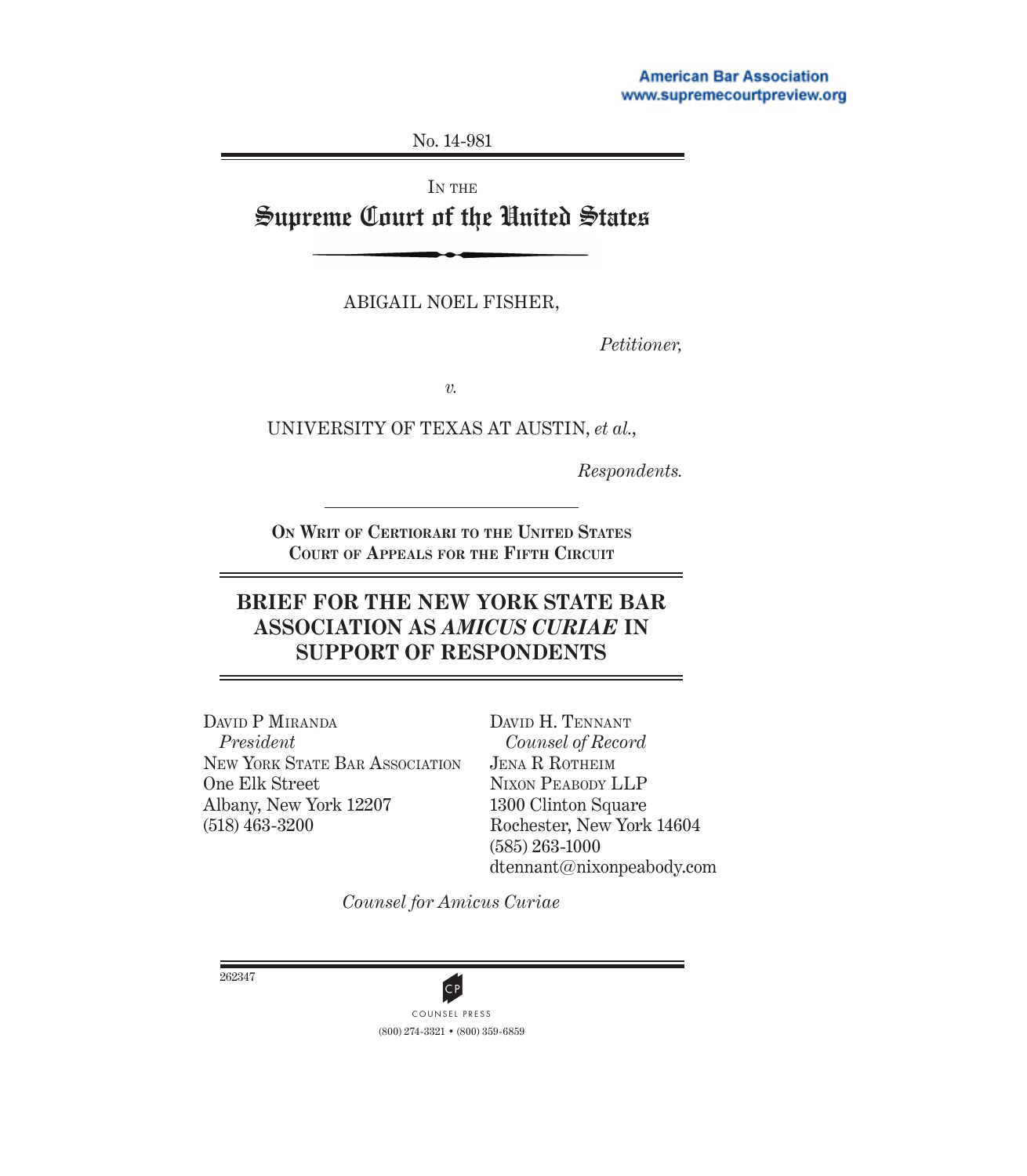# **TABLE OF CONTENTS**

| Page                                                                                                                           |  |
|--------------------------------------------------------------------------------------------------------------------------------|--|
| TABLE OF CONTENTS                                                                                                              |  |
| TABLE OF CITED AUTHORITIES  ii                                                                                                 |  |
| INTEREST OF AMICUS CURIAE 1                                                                                                    |  |
| SUMMARY OF ARGUMENT2                                                                                                           |  |
|                                                                                                                                |  |
| THE GOVERNMENT HAS A COMPELLING<br>INTEREST IN PROMOTING DIVERSITY<br>IN THE LEGAL PROFESSION3                                 |  |
| 1.<br>To Remain Effective, The Legal Profession<br>Must Reflect The Changing Demographics<br>Of The United States' Population3 |  |
| 2.<br>The National Focus On The Diversity                                                                                      |  |
| 3.<br>The NYSBA's Commitment To Increasing                                                                                     |  |
| 4.<br>The NYSBA's State-wide Diversity<br>Pipeline Initiative26                                                                |  |
|                                                                                                                                |  |

*i*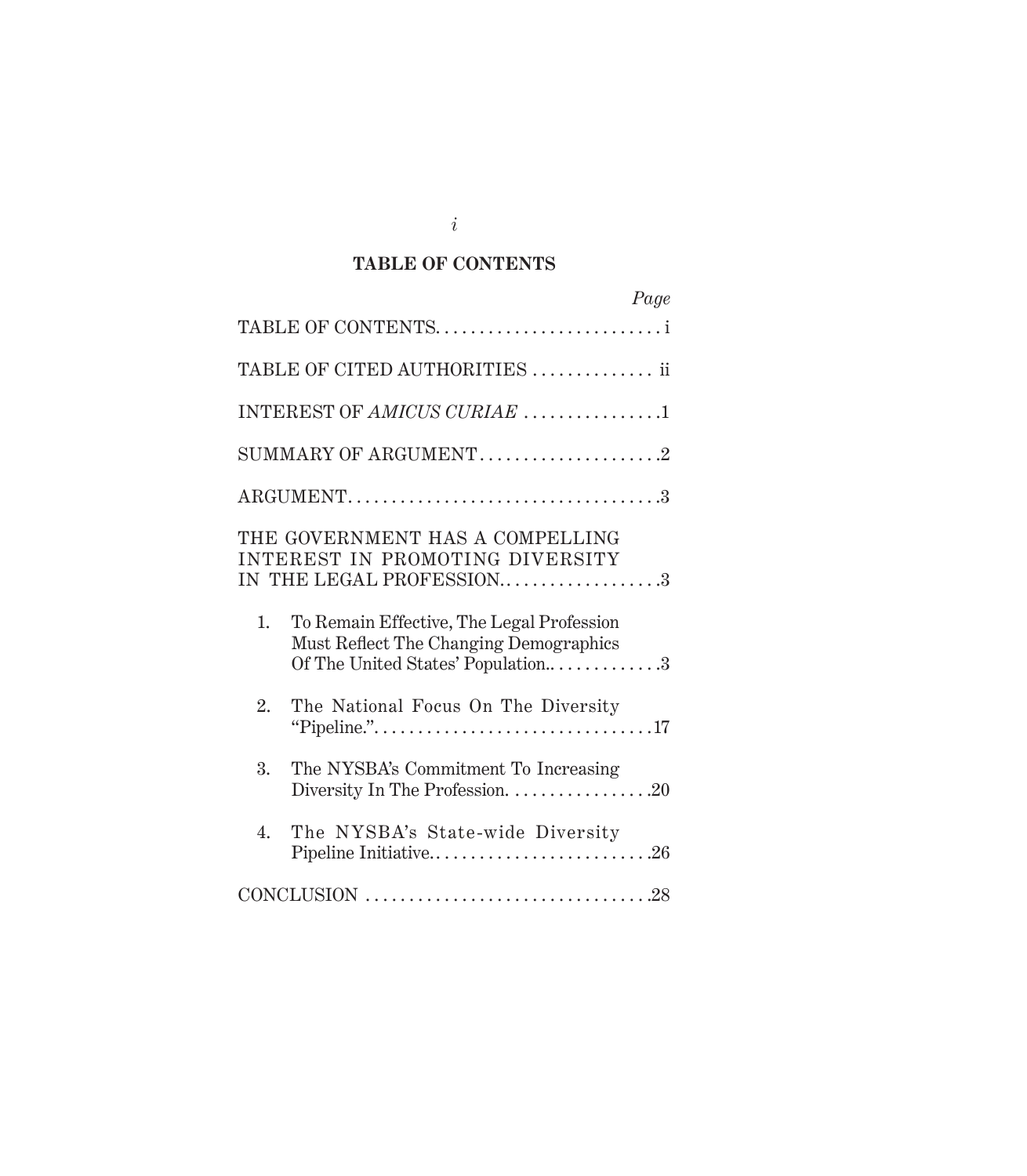# **TABLE OF CITED AUTHORITIES**

*ii*

## *Page*

### **FEDERAL CASES**

| Fisher v. Univ. of Texas,                                                                               |
|---------------------------------------------------------------------------------------------------------|
| Grutter v. Bollinger,<br>539 U.S. 306 (2003). $\ldots \ldots \ldots \ldots \ldots \ldots \ldots$ passim |

# **RULES**

|--|

## **CONSTITUTIONAL PROVISIONS**

U.S. Const (Preamble). . . . . . . . . . . . . . . . . . . . . . . . . . . . .2

# **OTHER AUTHORITIES**

| Aaron Taylor, Questioning the status quo on       |
|---------------------------------------------------|
| law school diversity, National Jurist             |
| $(May 12, 2015)$ , at http://nationaljurist.      |
| com/content/questioning-status-quo-law-           |
|                                                   |
|                                                   |
| Aaron N. Taylor, <i>Diversity</i> as a Law School |
| Survival Strategy (February 2015). Saint Louis    |
| U. Legal Studies Research Paper No. 2015-1,       |
| at SSRN: http://ssrn.com/abstract=2569847         |

or http://dx.doi.org/10.2139/ssrn.2569847 . . . . . .15, 16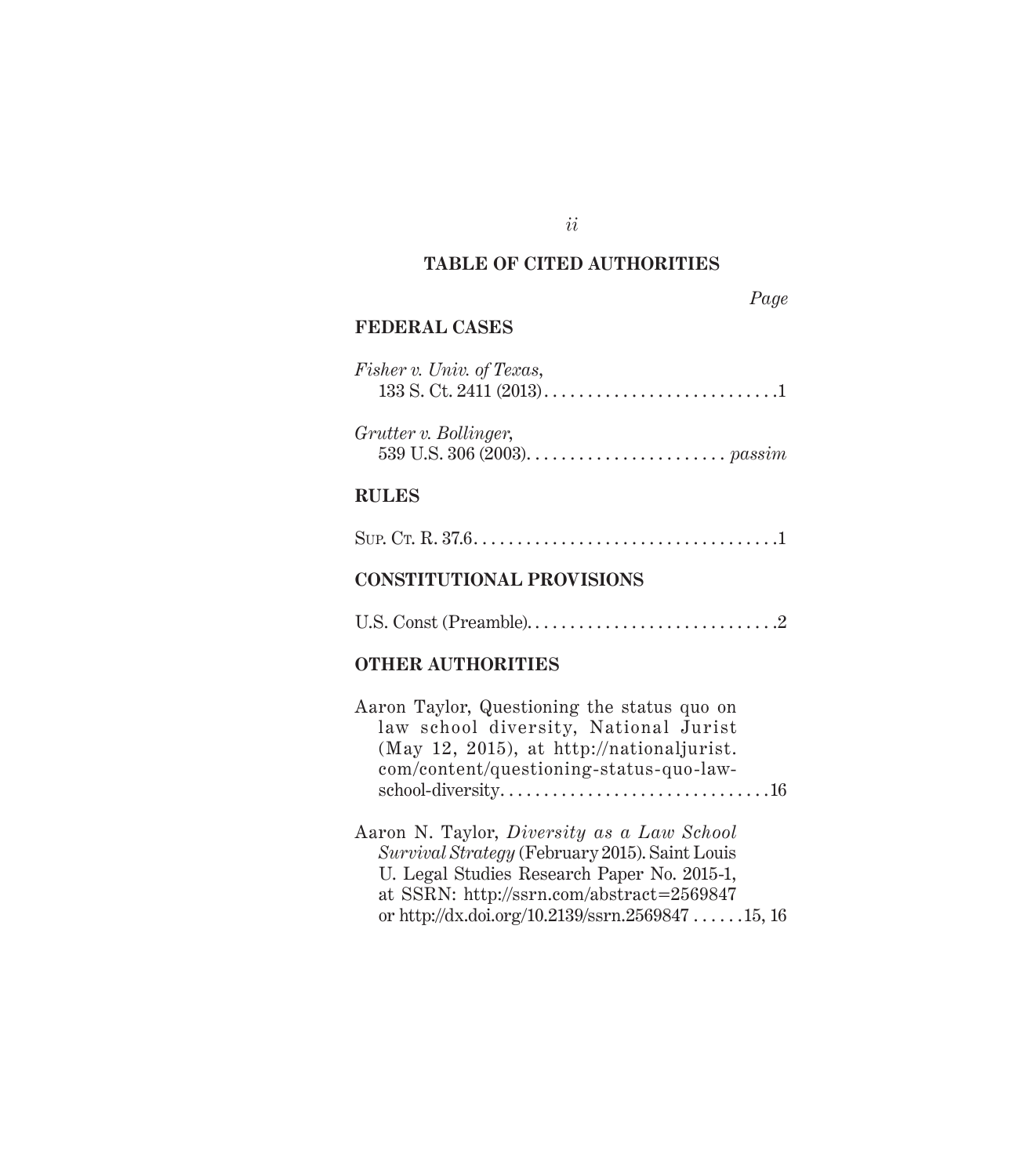| Page                                                                                                                                                                       |
|----------------------------------------------------------------------------------------------------------------------------------------------------------------------------|
| ABA House of Delegates Recommendation,<br>adopted August 7-8, 2006, and Report, at<br>http://blogs.law.columbia.edu/salt/files/<br>2009/08/American-Bar-Association.pdf 18 |
| ABA Lawyer Demographics Table (2015) ("ABA                                                                                                                                 |
| 2015 Table"), at http://www.americanbar.<br>org/content/dam/aba/administrative/<br>market_research/lawyer-demographics-<br>tables-2015.authcheckdam.pdf. 4                 |
|                                                                                                                                                                            |
| ABA Perceptions of Justice Project, A Dialogue<br>on Race, Ethnicity and the Courts, at http://                                                                            |
| www.americanbar.org/content/dam/aba/<br>administrative/lawyers conference/2011 poj<br>writtenreport.authcheckdam.pdf9                                                      |
| ABAPresidential Advisory Council on Diversity in the                                                                                                                       |
| Profession, The Critical Need to Further Diversify                                                                                                                         |
| the Legal Academy & the Legal Profession<br>(October 2005), at http://apps.americanbar.                                                                                    |
| org/op/pipelineconf/acdreport.pdf8                                                                                                                                         |
| ABA Press Release, New York State Bar                                                                                                                                      |
| Association and Baton Rouge Bar Foundation                                                                                                                                 |
| Honored with 2012 ABA Partnership                                                                                                                                          |

# *iii*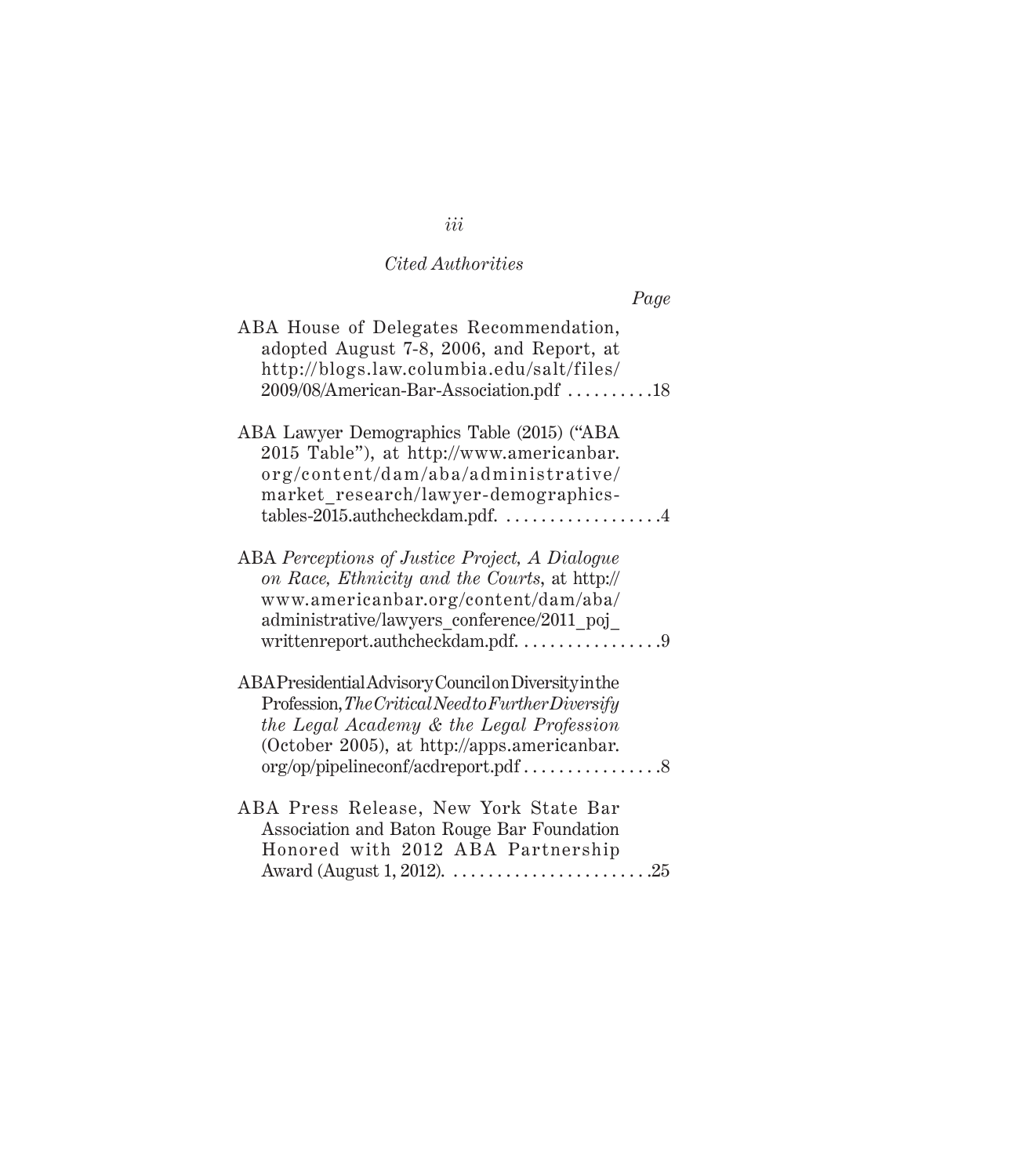*Page*

| ABA Report and Recommendations, The Next<br>Steps, Diversity in the Legal Profession<br>(April 2010), at http://www.americanbar.org/<br>content/dam/aba/administrative/diversity/<br>next steps 2011.authcheckdam.pdf  passim                                                                                                                                   |
|-----------------------------------------------------------------------------------------------------------------------------------------------------------------------------------------------------------------------------------------------------------------------------------------------------------------------------------------------------------------|
| Amanda Sakuma, Holder outlines damning report<br>of racial bias by Ferguson police MSNBC (March<br>4, 2015), at http://www.msnbc.com/msnbc/<br>$eric-holder-racial-bias-ferguson-policing \ldots 9-10$                                                                                                                                                          |
| Bruce Drake, Ferguson highlights deep divisions<br>between blacks and whites in America, Pew<br>Research Center (November 26, 2014), at http://<br>www.pewresearch.org/fact-tank/2014/11/26/<br>ferguson-highlights-deep-divisions-<br>between-blacks-and-whites-in-america/10                                                                                  |
| Deborah L. Rhode, Law is the least diverse<br>profession in the nation. And lawyers<br>aren't doing enough to change that., The<br>Washington Post, PostEverything (May<br>27, 2015), https://www.washingtonpost.com/<br>posteverything/wp/2015/05/27/law-is-the-<br>least-diverse-profession-in-the-nation-and-<br>lawyers-arent-doing-enough-to-change-that/7 |

Dennis W. Archer, *The Value of Diversity: What the Legal Profession Must Do to Stay Ahead of the Curve*, 12 Wash. U.J.L. & Pol'y 25 (2003)........8

# *iv*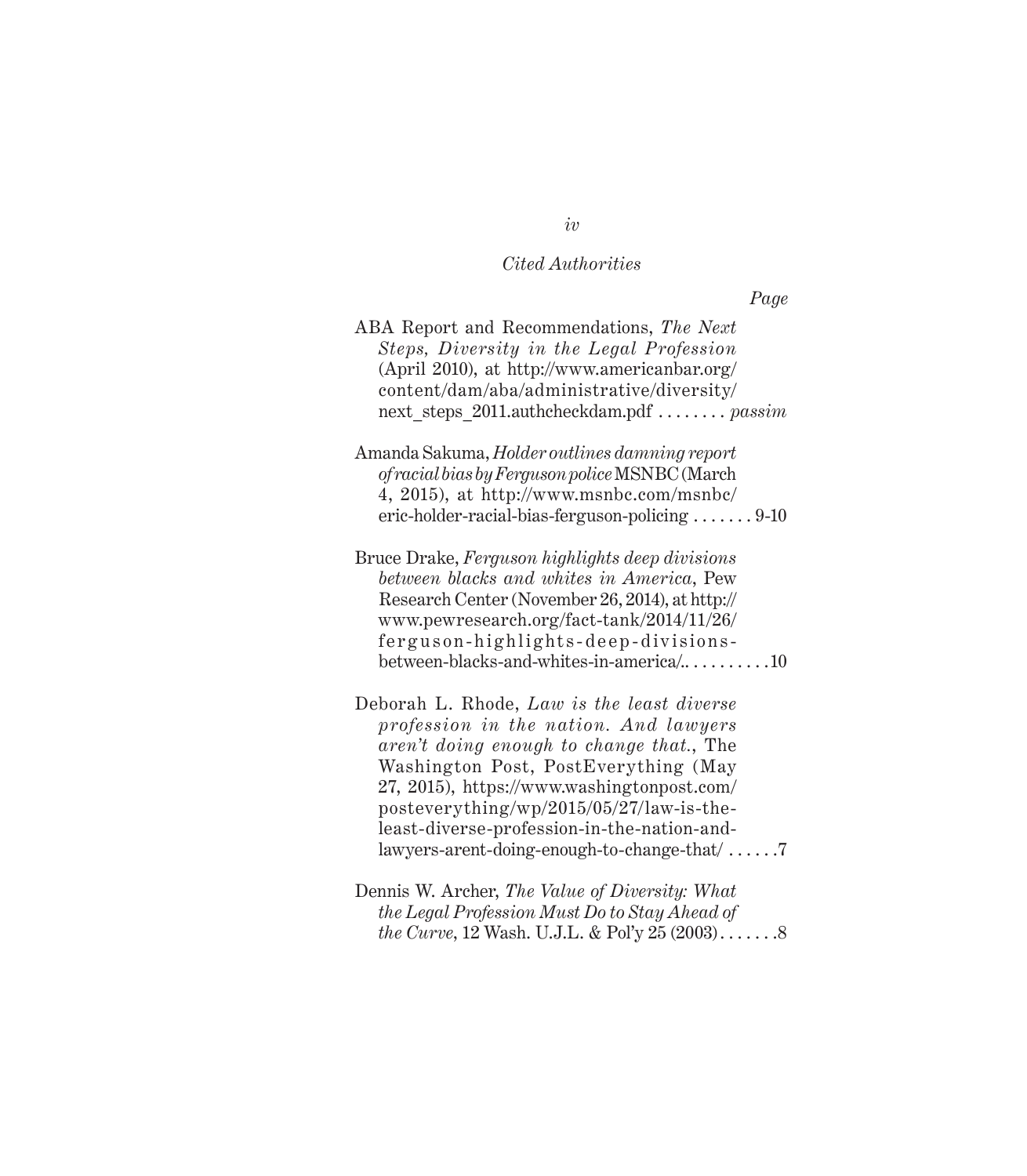| Page                                                                                                                                                                                                                                                                                                                            |
|---------------------------------------------------------------------------------------------------------------------------------------------------------------------------------------------------------------------------------------------------------------------------------------------------------------------------------|
| Elizabeth Chambliss, Miles to Go 2000: Progress<br>of Minorities in the Legal Profession, ABA<br>Commission on Racial and Ethnic Diversity                                                                                                                                                                                      |
| Jeffrey S. Passel & D'Vera Cohn, U.S. Population<br>Projections: 2005-2050, Pew Hispanic Center<br>(Feb. 11, 2008), at http://www.pewhispanic.org/<br>files/Reports/85.pdfU.S. $\dots \dots \dots \dots \dots \dots \dots \dots$                                                                                                |
| Katherine J. Bies et al., Stuck in the '70s: The<br>Demographics of California Prosecutors,<br>Stanford Criminal Justice Center (July 2015). . 10, 11                                                                                                                                                                           |
| Making a Difference, NYSBA Journal                                                                                                                                                                                                                                                                                              |
| Membership of the 114th Congress: A<br>Profile, CRS 7-5700 (September 17, 2015),                                                                                                                                                                                                                                                |
| Miles to Go in New York: Measuring Racial<br>and Ethnic Diversity Among New York<br>Lawyers, NYSBA Committee on<br>Minorities in the Profession (September<br>2007), http://www.nysba.org/AM/Template.<br>cfm?Section=Committee on Minorities<br>in the Profession Home&Template=/CM/<br>ContentDisplay.cfm&ContentID=12709) 23 |

### *v*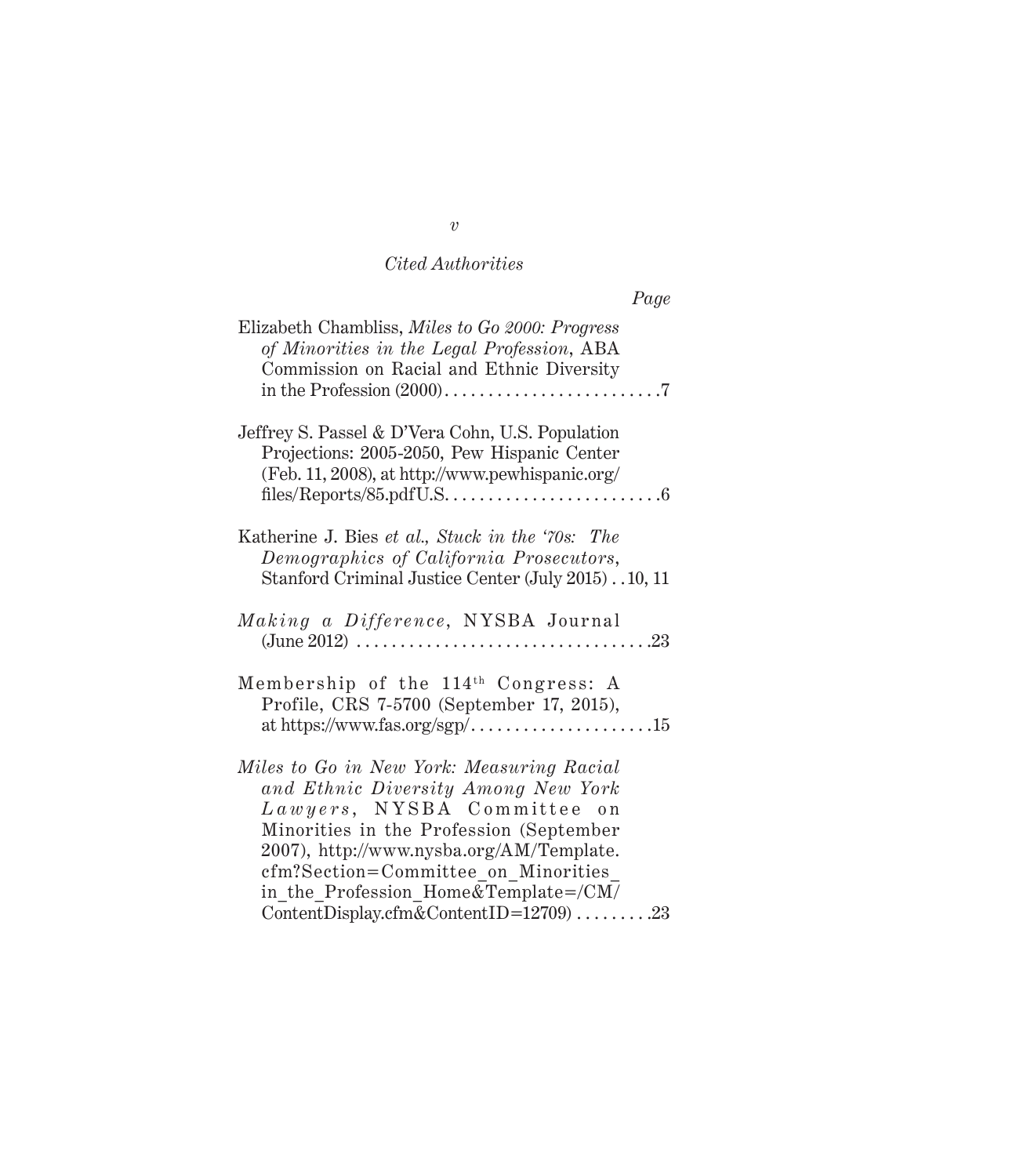| Nicholas Fandos, A Study Documents the Paucity<br>of Black Elected Prosecutors: Zero in Most<br><i>States</i> , The New York Times (July 7, 2015),<br>at http://www.nytimes.com/2015/07/07/us/a-<br>study-documents-the-paucity-of-black-elected-<br>prosecutors-zero-in-most-states.html? $r=4$ 10 |
|-----------------------------------------------------------------------------------------------------------------------------------------------------------------------------------------------------------------------------------------------------------------------------------------------------|
| NYSBA Diversity Report Card (5 <sup>th</sup> Ed., 2013), at<br>http://www.nysba.org/WorkArea/                                                                                                                                                                                                       |
| NYSBA Report, Judicial Diversity: A<br>Work in Progress (September 2014),<br>https://www.nysba.org/DownloadAsset.aspx?<br>$id = 52022 \ldots \ldots \ldots \ldots \ldots \ldots \ldots \ldots \ldots \ldots \ldots \ldots 4$                                                                        |
| NYSBA Special Committee on Civil Rights,<br>Steps Towards a More Inclusive New York and<br>America (October 2008), at http://www.nysba.<br>org/WorkArea/DownloadAsset.aspx?id23                                                                                                                     |
| Sandra L. Colby & Jennifer M. Ortman,<br>Projections of the Size and Composition of<br>the U.S. Population: 2014 to 2060, United<br>States Census Bureau (March 2015)6                                                                                                                              |
| The Metropolitan Corporate Counsel, Inc. Vol.<br>13 No. 3 (March 2005) A Major Concern:<br>the Shortage of Minority Lawyers -<br>NYSBA President Heads Committee to<br>Seek Solutions, http://ebglaw.com/content/<br>uploads.2014/06/7342_article_1329.pdf21                                        |

*vi*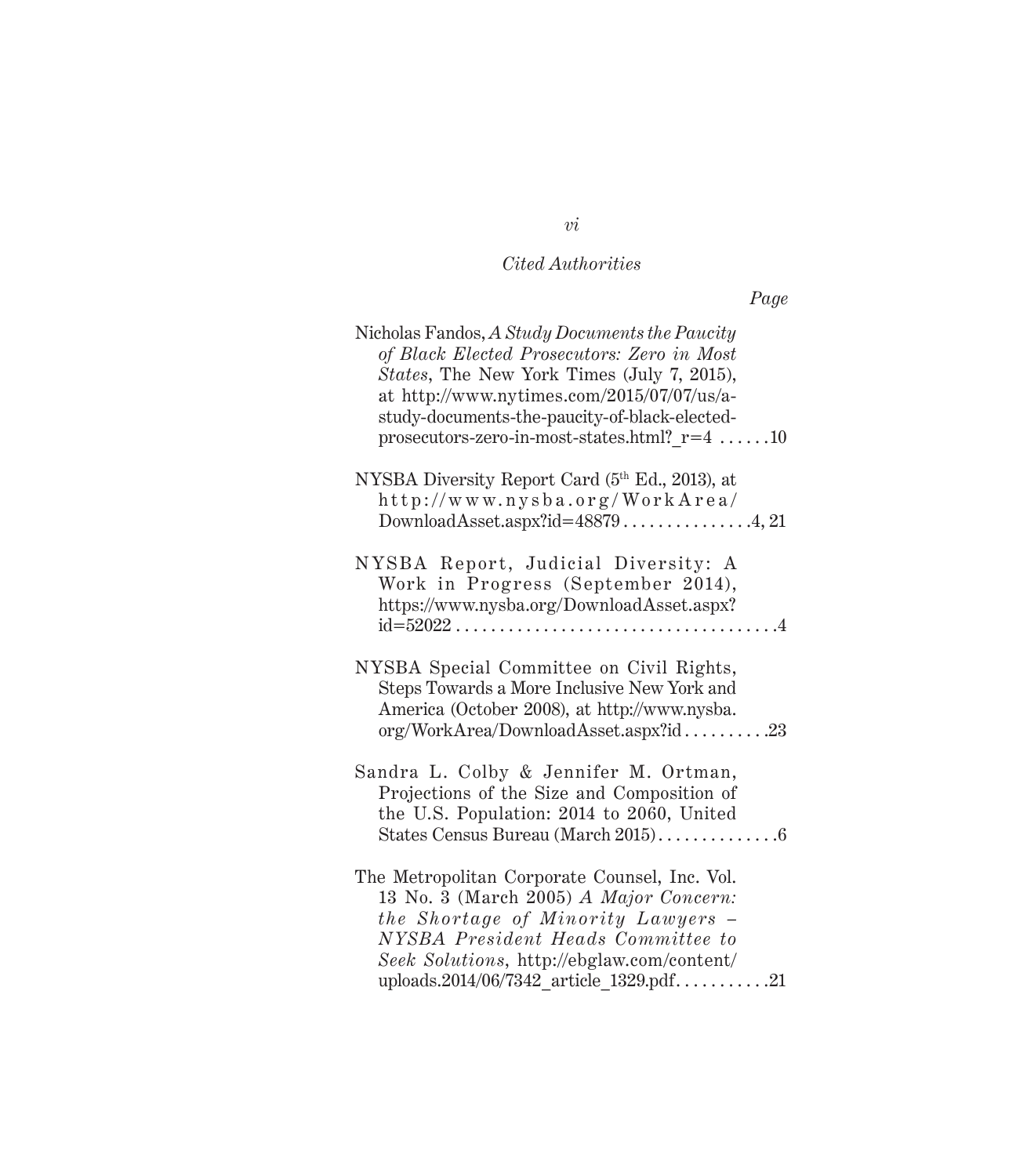| Page                                                                                                                                                                                                                                                                                                                                         |
|----------------------------------------------------------------------------------------------------------------------------------------------------------------------------------------------------------------------------------------------------------------------------------------------------------------------------------------------|
| The Washington Post, The Browning of America,<br>May 18, 2012, http://www.pressdisplay.com/<br>$presedisplay/viewer. aspx.\dots \dots \dots \dots \dots \dots \dots 5$                                                                                                                                                                       |
| U.S. Census Bureau, Population Division, Table 11,<br>Percent of the Projected Population by Hispanic<br>Origin and Race for the United States: 2015<br>to 2060 (NP2014-T11) (December, 2014) $\dots\dots\dots\dots$                                                                                                                         |
| U.S. Department of Labor, Labor Force Statistics<br>from the Current Population Survey, Table<br>11 (Employed persons by detailed occupation,<br>sex, race and Hispanic or Latino ethnicity),<br>http://www.bls.gov/cps/cpsaat11.htm7                                                                                                        |
| Wesley Lowery, Carol D. Leonning & Mark<br>Berman, Even Before Michael Brown's slaying<br>in Ferguson, racial questions hung over police,<br>The Washington Post (August 13, 2014), at https://<br>www.washingtonpost.com/politics/even-before-<br>teen-michael-browns-slaying-in-mo-questions-<br>have-hung-over-police/2014/08/1378b3c5c6- |
| William A. Henry III, Beyond the Melting<br><i>Pot</i> , 135(15), Time Magazine, April 9, 1990 $\dots \dots 5$                                                                                                                                                                                                                               |
| William H. Frey, In the U.S., diversity<br>is the new majority, Los Angeles Times,<br>Op-Ed, March 6, 2015, http://latimes.com/<br>opinion/op-ed/la-oe-0310-frey-no-racial-<br>majority-america-20150310-story.html36                                                                                                                        |

# *vii*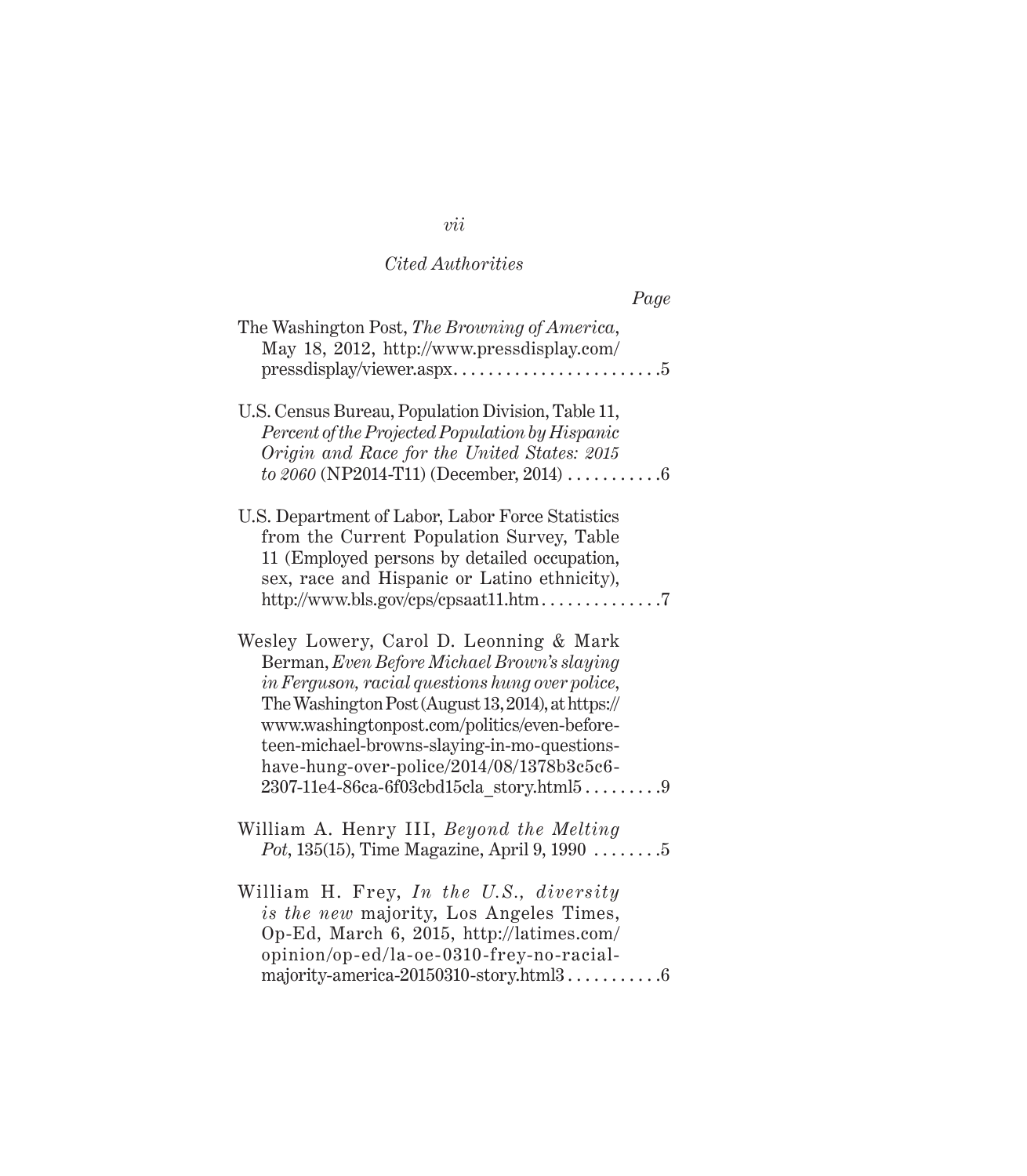*Page*

Youth Law Day, New York State Bar Association's Special Committee on Youth Outreach, at http://www.nysba.org/ CustomTemplates/Content.aspx?id=27946 . . . . . . .21

*viii*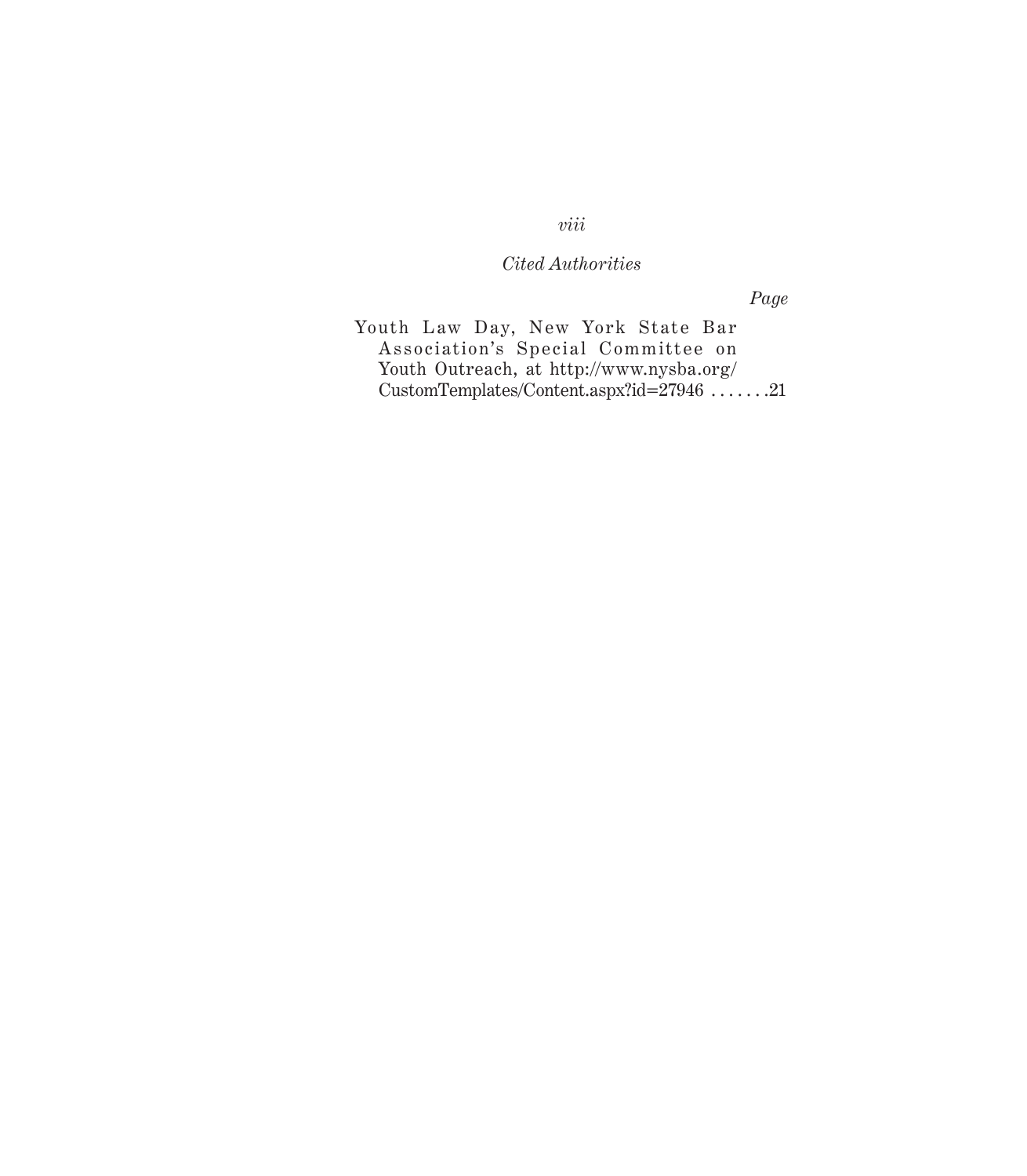### **INTEREST OF** *AMICUS CURIAE*

 *Amicus curiae* the New York State Bar Association ("NYSBA") is the largest voluntary state bar association in the United States with approximately 74,000 members.<sup>1</sup> Among its functions, the NYSBA develops forward-looking policies relevant to the profession and takes positions in litigation (either as party or *amicus*) concerning matters of interest to its members and the legal profession as a whole. The NYSBA previously has submitted *amicus* briefs in the Supreme Court of the United States, including in *Fisher I* ( *Fisher v. Univ. of Texas*, 133 S. Ct. 2411 (2013). Like its earlier *amicus* submission in this matter, this brief is limited to highlighting the importance of racial and ethnic diversity within the legal profession and the concomitant need to maintain an adequate flow of diverse students in the undergraduate "pipeline" to fill seats in law schools and ultimately enter the profession. The NYSBA is actively committed to increasing diversity in the legal profession including developing and running undergraduate and high school "pipeline" programs (*see*, *infra*, at 20-27).<sup>2</sup> The American Bar Association ("ABA")

<sup>1.</sup> This brief is submitted pursuant to the blanket consent letters from all parties on file with the Court. Pursuant to Rule 37.6, *amicus* affirms that no counsel for a party authored this brief in whole or in part, that no such counsel or party made a monetary contribution intended to fund the preparation or submission of this brief, and that no person other than *amicus* and its counsel made such a monetary contribution.

<sup>2.</sup> Counsel for *amicus* are actively involved in the NYSBA and its diversity programming. David P. Miranda is the current President of the NYSBA. David H. Tennant is a former chair of the NYSBA's Commercial and Federal Litigation Section, which is a leader in diversity programming for the Association (described herein).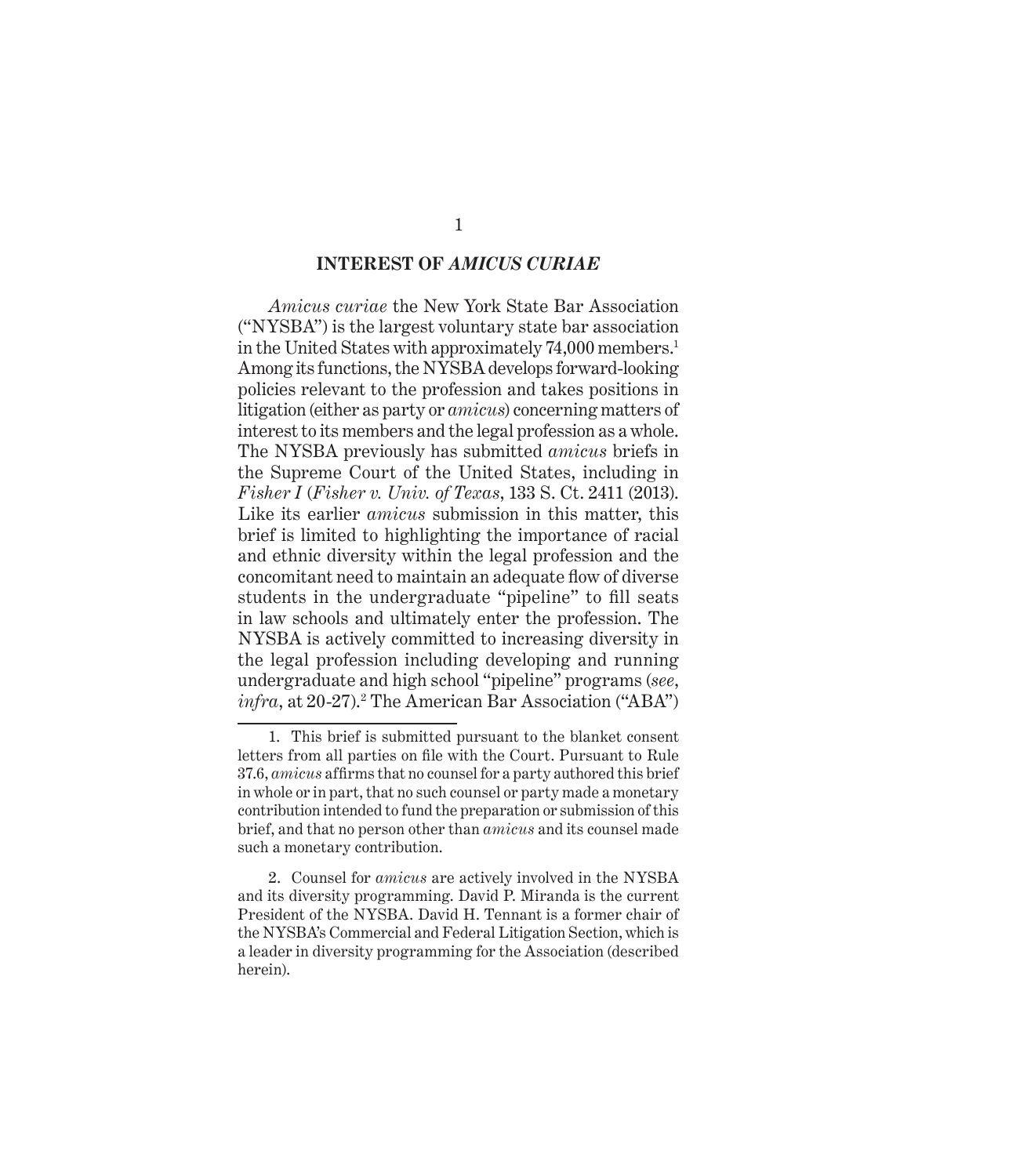has bestowed its Partnership Award on the NYSBA in recognition of its continuing diversity initiatives. *See, infra*, at 22.

In advocating for the compelling government interest in promoting diversity in the legal profession, the NYSBA takes no position on whether the specific steps taken by the University of Texas fall within the educational interests in student body diversity endorsed in *Grutter v. Bollinger*, 539 U.S. 306 (2003).

#### **SUMMARY OF ARGUMENT**

The government has a compelling interest in promoting diversity in the legal profession because of the central role that lawyers, judges and legal institutions play in resolving civil and criminal matters and maintaining social order. The Framers of the Constitution understood the essential role that lawyers and judges would play in carrying out the founders' stated mission to "establish justice, insure domestic tranquility . . . and secure the blessings of liberty to ourselves and our posterity." U.S. Const. (Preamble). A true commitment to diversity in the legal profession must recognize the undeniable fact that the demographics of the United States' population are changing—becoming more diverse racially and ethnically—and that institutions in the United States will lose credibility and effectiveness if they fail to adapt to these changes. For the legal profession, the consequences of failing to become more diverse in a "majority-minority" America are profound. The legitimacy and effectiveness of our civil and criminal justice systems will be undermined if the profession does not reflect the changing demographics. The lack of diversity among lawyers and judges today fuels distrust of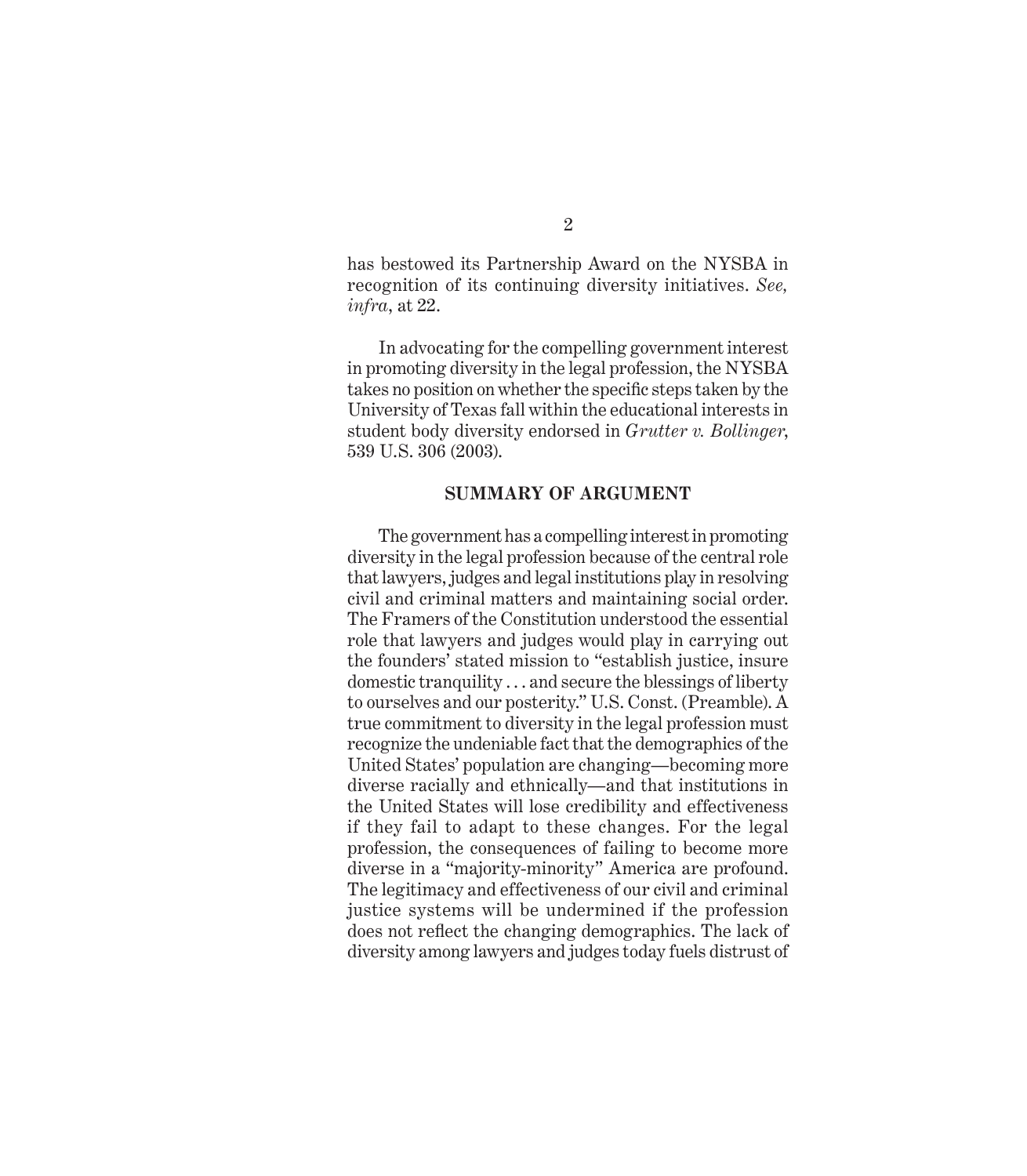the legal system in many minority communities. Allowing such underrepresentation to persist, while the society at large becomes increasingly diverse, is untenable. It will lead to a stark racial divide that will only exacerbate the distrust and disaffection among people of color and will, ultimately, leave the majority of Americans to view the legal profession as an out-of-touch holdover from a bygone era. For the legal profession to continue serving its vital mission in a "majority-minority" America, colleges must graduate in substantial numbers qualified and talented diverse candidates who are prepared to enter the nation's law schools. That is the only way the legal profession can become meaningfully diverse and earn the confidence of an increasingly diverse nation.

#### **ARGUMENT**

### **THE GOVERNMENT HAS A COMPELLING INTEREST IN PROMOTING DIVERSITY IN THE LEGAL PROFESSION.3**

### **1. To Remain Effective, The Legal Profession Must Refl ect The Changing Demographics Of The United States' Population.**

The legal profession remains overwhelmingly white in a country that is increasingly diverse. As of the 2010 Census, 88% of attorneys in the United States were white

<sup>3.</sup> The Court has already affirmed the fact that diversity in our educational institutions is a compelling state interest (*see Grutter v. Bollinger*, 539 U.S. 306, 325 (2003)) so we are compelled to address this issue here only because Petitioner continues to challenge that concept.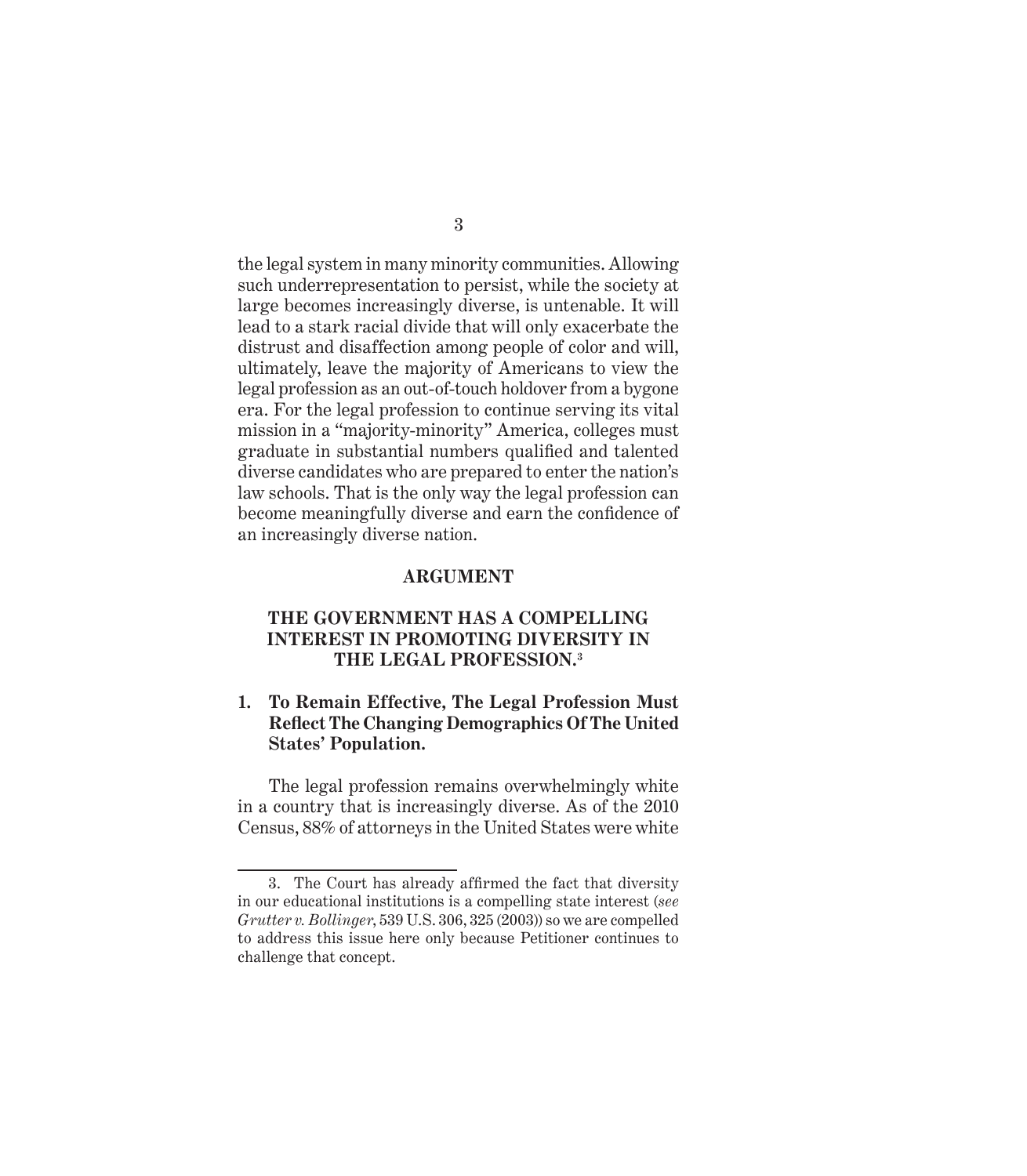(not Hispanic). *See* ABA Lawyer Demographics Table (2015) ("ABA 2015 Table"), at http://www.americanbar. org/content/dam/aba/administrative/market\_research/ lawyer-demographics-tables-2015.authcheckdam.pdf (last visited Oct. 22, 2015).4 Minority attorneys made up less than 12 percent of the profession. *Id*. This underrepresentation of minority attorneys nationally is reflected in New York State. Even though New York has a more diverse population than most states,<sup>5</sup> and the NYSBA has taken aggressive steps to increase diversity in the profession (*infra*, at 20-27), the bar in New York mirrored the national percentage of 88% white attorneys as recently as 2013. *See* NYSBA Diversity Report Card  $(5<sup>th</sup> Ed., 2013)$  ("NYSBA Report Card") at 16, at http://www. nysba.org/WorkArea/DownloadAsset.aspx?id=488796 (last visited Oct. 22, 2015).

<sup>4.</sup> This brief relies on the ABA 2015 Table and other recent bar studies of diversity within the legal profession, as well as the national population survey, as the best measure of the limited inroads into the profession made by minorities, with the reports culling data from the 2010 Census and qualitative surveys. As documented outside the Census process, minority entry into the profession over the past decade has been very limited and not at par with other professions. *See*, *infra*, at 7.

<sup>5.</sup> New York State ranks fourth of fifty-one states in diversity. *See* NYSBA Report, Judicial Diversity: A Work in Progress (September 2014) ("NYSBA Judicial Report") at 3, n. 5, at https:// www.nysba.org/DownloadAsset.aspx?id=52022 (last visited Oct. 22, 2015).

<sup>6.</sup> In 2013, the 12 percent of attorneys "of color" in New York broke down as follows: 3.1 percent African American, 2.3 percent Hispanic, 4.8 percent Asian American, 0.3 percent Native American, and 0.3 multiple race. NYSBA Report Card, at 16.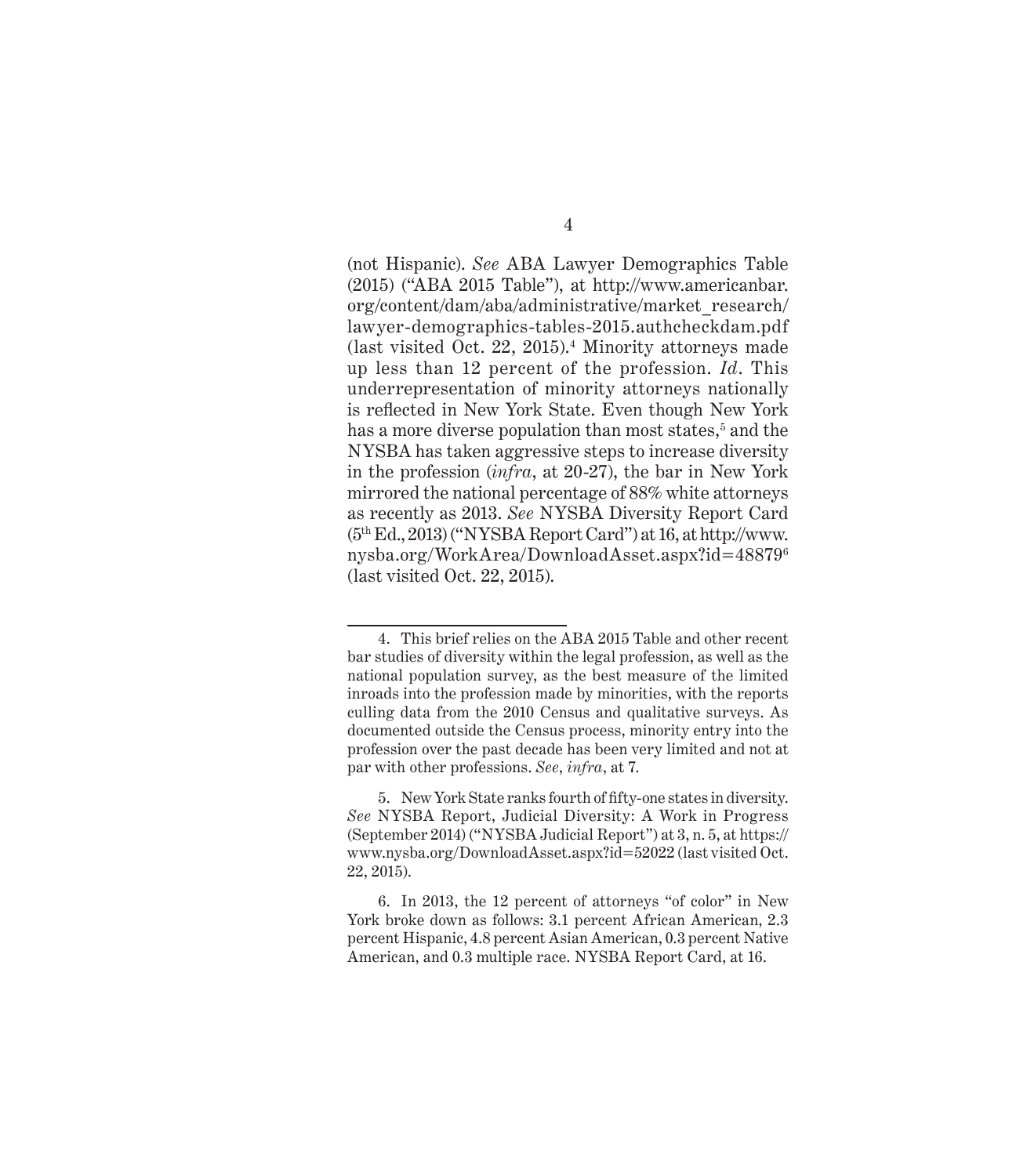The lack of diversity in the legal profession nationally and in New York stands in sharp contrast to "the browning" of the general population of the United States from 1970 to 2009.7

|           | 1970      | 1980   | 2000 | 2009    |
|-----------|-----------|--------|------|---------|
| Whites    | 87.4      | 83.2   | 70   | 66.1    |
| Afr. Am   | 11.1      | 11.7   | 12.3 | 12.8    |
| Am. Ind   | $\cdot$ 4 | $.6\,$ | 1.5  |         |
| Asian Am. | $.8\,$    | 1.5    | 4.3  | 4.4     |
| Hisp.     | 4.5       | 6.5    | 12.5 | 15.1    |
| Other     | .3        | 3      |      | $1.6\,$ |

[Table Reproduced from ABA Report and Recommendations, *The Next Steps, Diversity in the Legal Profession* (April 2010) ("ABA 2010 Report"), at http://www.americanbar.org/content/dam/ aba/administrative/diversity/next\_steps\_2011. authcheckdam.pdf. at 10 (last visited Oct. 22, 2015).]

<sup>7.</sup> The phrase "browning of America" (often attributed incorrectly to author Richard Rodriguez) "has been used regularly to describe an increase in the mixing of cultural, racial, and ethnic identities in the United States in the past century. . . .The phrase is commonly applied to the current demographic shift towards a higher proportion of minorities in the total population in the United States. It can be used neutrally as a name for the current demographic shift in the United States . . . ." http://en.wikipedia. org/wiki/Richard\_Rodriguez (last visited Oct. 22, 2015). *See*, *e.g.*, The Washington Post, *The Browning of America*, May 18, 2012; W illiam A. Henry III, *Beyond the Melting Pot*, 135(15), Time Magazine, Apr. 9, 1990 ("In the 21st century—and that's not far off— racial and ethnic groups in the U.S. will outnumber whites for the first time. The "browning of America" will alter everything in society.  $\dots$ ").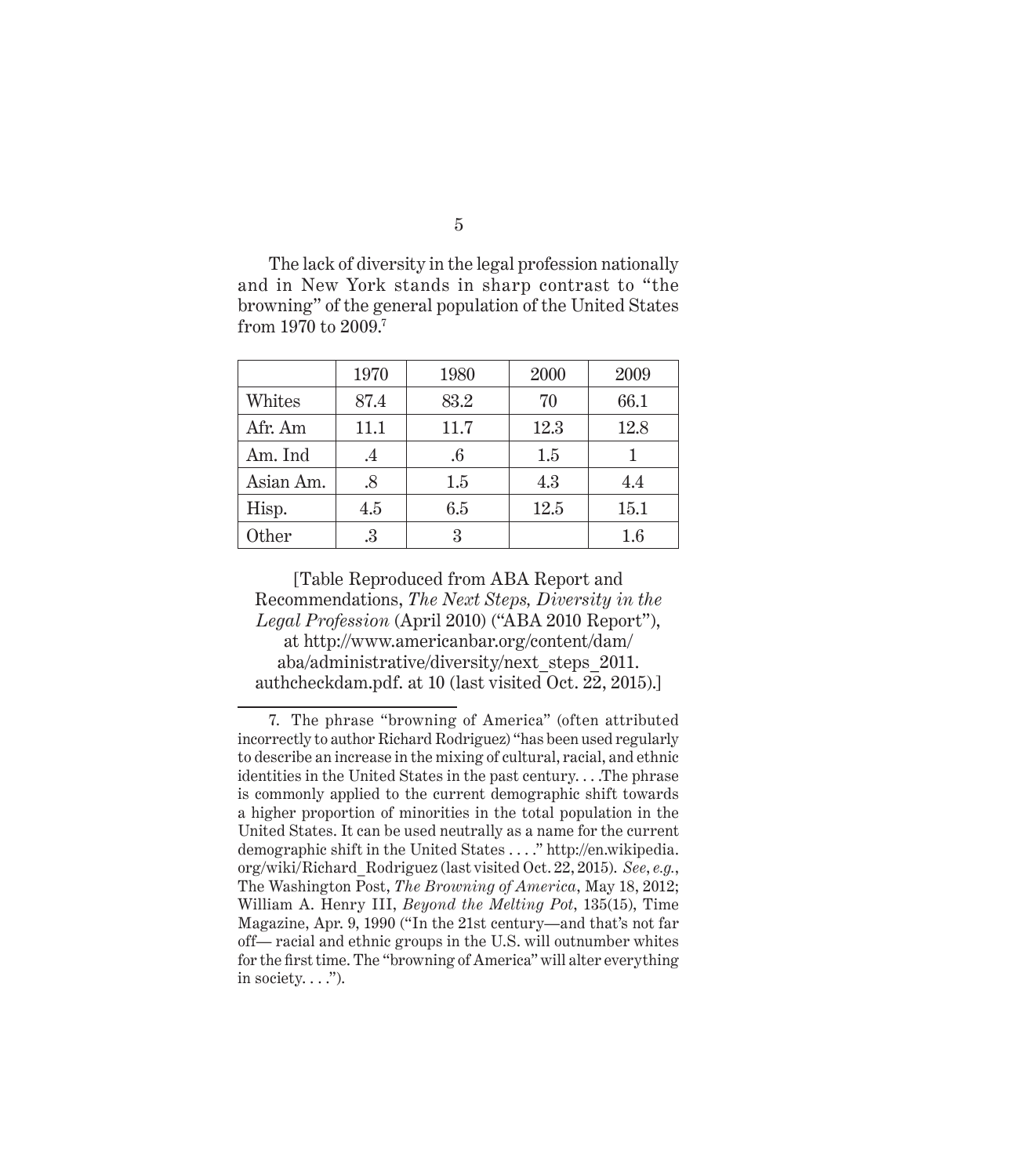Given these population trends, the United States is projected to be less than 50% non-Hispanic white within 30 years.8  *See* htt p://inamerica.blogs.cnn.com/2012/05/17/ census-2011-data-confirm-trend-of-population-diversity (last visited Oct. 22, 2015) ("If the trend continues, . . . several decades from now, possibly in the late 2030s or early 2040s, the U.S. population will become less than 50% non-Hispanic white"); *see also*, U.S . Census Bureau, Population Division, Table 11, *Percent of the Projected Population by Hispanic Origin and Race for the United States: 2015 to 2060* (NP2014-T11) (December 2014) ("2014 U.S. Census Population Projection"). By 2050, the United States' population is projected to be 47 percent non-Hispanic white; 27 percent Hispanic; 13 percent African American; 8 percent Asian American and 1 percent Native American. *See* 2014 U.S. Census Population Projection; *see also*, Jef frey S. Passel & D'Vera Cohn, U.S. Population Projections: 2005-2050, Pew Hispanic Center (Feb. 11, 2008), at http://www.pewhispanic.org/files/reports/85. pdf (last visited Oct. 22, 2015) at 9-10; *accord*, Sandra L. Colby & Jennifer M. Ortman, Projections of the Size and Composition of the U.S. Population: 2014 to 2060, United States Census Bureau, at 9 (March 2015) ("2015 Census Projections") (projecting national population to 2060).<sup>9</sup>

9. The demographic changes are dramatic. The population of the United States is projected to increase from 319 million in 2014 to 417 million in 2060, an increase of 31 percent. *See* 2015

<sup>8.</sup> According to at least one demographer, in 2015 there exists a "no majority" America within this country's population of children under the age of five, as well as within the public school population. William H. Frey, *In the U.S., diversity is the new majority*, Los Angeles Times, Op-Ed, March 6, 2015, at http://www.latimes.com/opinion/op-ed/la-oe-0310-frey-no-racialmajority-america-20150310-story.html (last visited Oct. 22, 2015).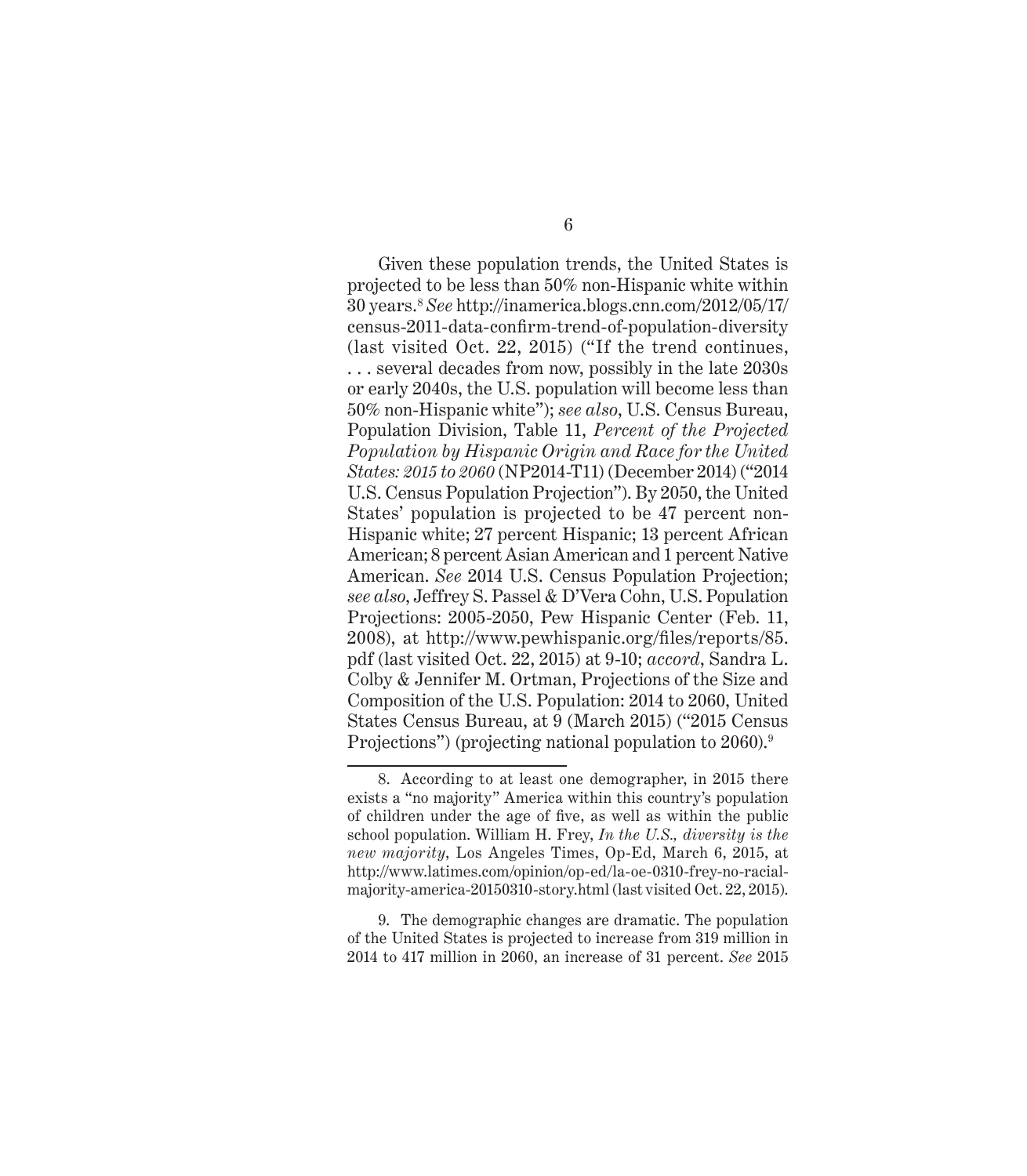Racial and ethnic minorities remain seriously underrepresented in the legal profession relative not only to their numbers in the general population but also to their participation rates in other professions. While minorities comprised 16 percent of all lawyers in the United States in 2014, minorities represented 27 percent of accountants and auditors, 25 percent of management professionals, and 33 percent of physicians. *See* United States Department of Labor, Labor Force Statistics from the Current Population Survey, Table 11 (Employed persons by detailed occupation, sex, race and Hispanic or Latino ethnicity), at http://www.bls.gov/cps/cpsaat11. htm (last visited Oct. 22, 2015); *see also*, Deborah L. Rhode, *Law is the least diverse profession in the nation. And lawyers aren't doing enough to change that.*, The Washington Post, PostEverything (May 27, 2015), at https://www.washingtonpost.com/posteverything/ wp/2015/05/27/law-is-the-least-diverse-profession-in-thenation-and-lawyers-arent-doing-enough-to-change-that/ (last visited Oct. 22, 2015); Elizabeth Chambliss, *Miles to Go 2000: Progress of Minorities in the Legal Profession*, ABA Commission on Racial and Ethnic Diversity in the Profession (2000) (ABA study confirms that "minority" representation in the legal profession is significantly lower than in most other professions, with only dentistry and natural science demonstrating worse records.").

Census Projections at 9. During that same period, it is estimated that the Hispanic population will more than double in size from 55 to 119 million; the Asian American population will nearly triple in size from 14 to 39 million; the African American population will increase by 42 percent, from 42 to 60 million; and the white (not Hispanic) population will decrease by 8 percent, from 198 to 182 million. *See id*.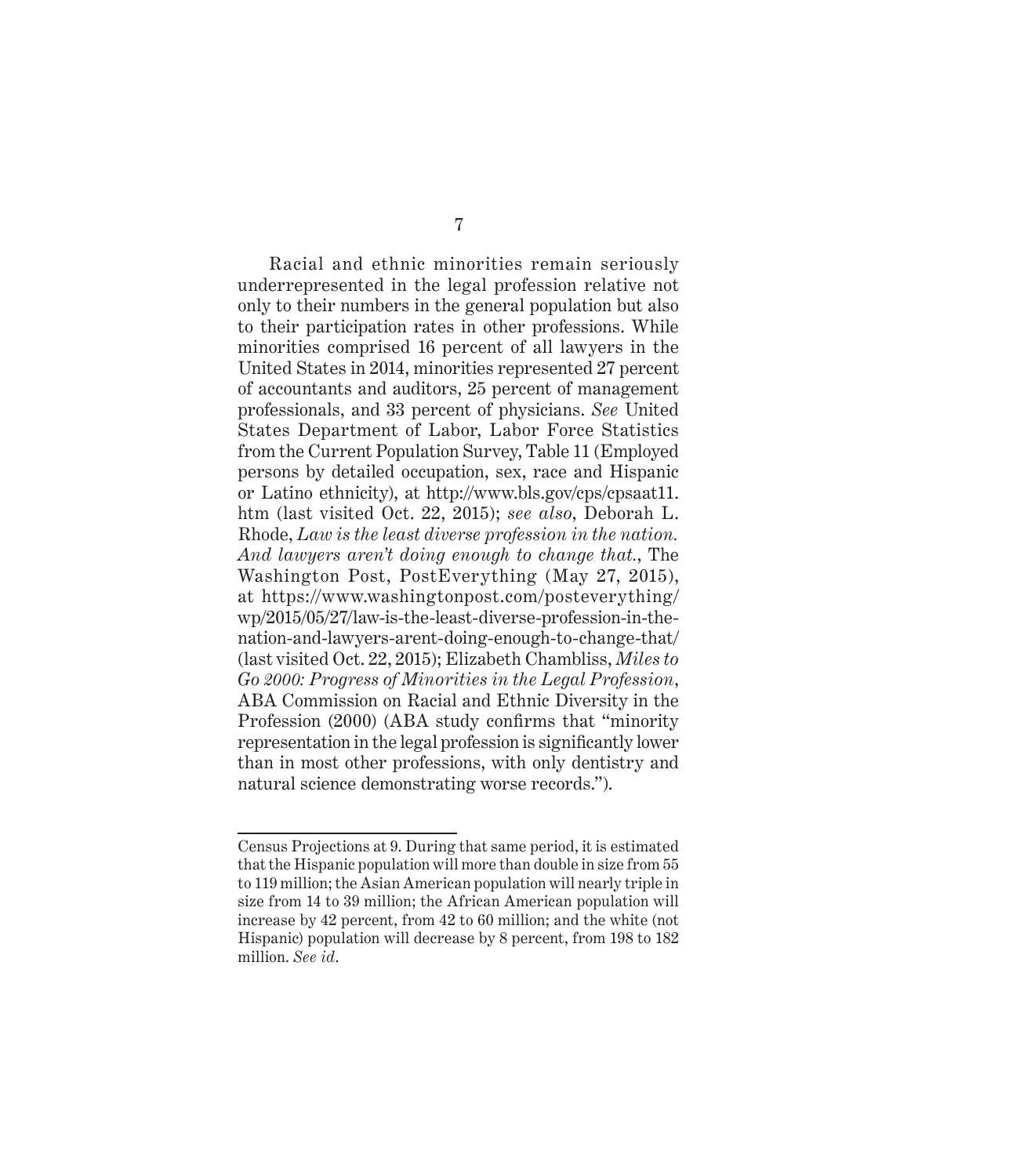The very slow rate of entry into the legal profession by traditionally underrepresented minority populations, coupled with rapid increases in racial and ethnic diversity in the general population, will lead to a serious demographic disjuncture with serious consequences for the administration of justice. Former ABA President (and former Mayor of Detroit and Michigan Supreme Court Justice) Dennis Archer observed:

Too often, where white people see justice in our legal system, people of color see justice shortchanged. When you recognize that in the United States, it is the ability to petition our courts for fairness that keeps people from seeking justice in the streets, then you understand that diversity in the legal profession is critical for democracy to survive.

ABA Presidential Advisory Council on Diversity in the Profession, *The Critical Need to Further Diversify the Legal Academy & the Legal Profession* (October 2005), at http://apps.americanbar.org/op/pipelineconf/acdreport. pdf (last visited Oct. 22, 2015).10

<sup>10.</sup> Dennis Archer was the first lawyer of color to lead the American Bar Association in its 125-year history and remains an outspoken advocate of diversity in the legal profession. *See* Dennis W. Archer, *The Value of Diversity: What the Legal Profession Must Do to Stay Ahead of the Curve*, 12 Wash. U.J.L. & Pol'y 25 (2003); *id*. at 27 ("What we need are more lawyers of color. We need them as judges in all jurisdictions. We need them as law clerks, law professors, general counsel, and partners in large law firms."); ABA President Carolyn B. Lamm (ABA 2010 Report at 3): "[w]e are committed to see a bench that reflects our population." Increasing racial and ethnic diversity among lawyers and judges will help to address differing perceptions of justice in minority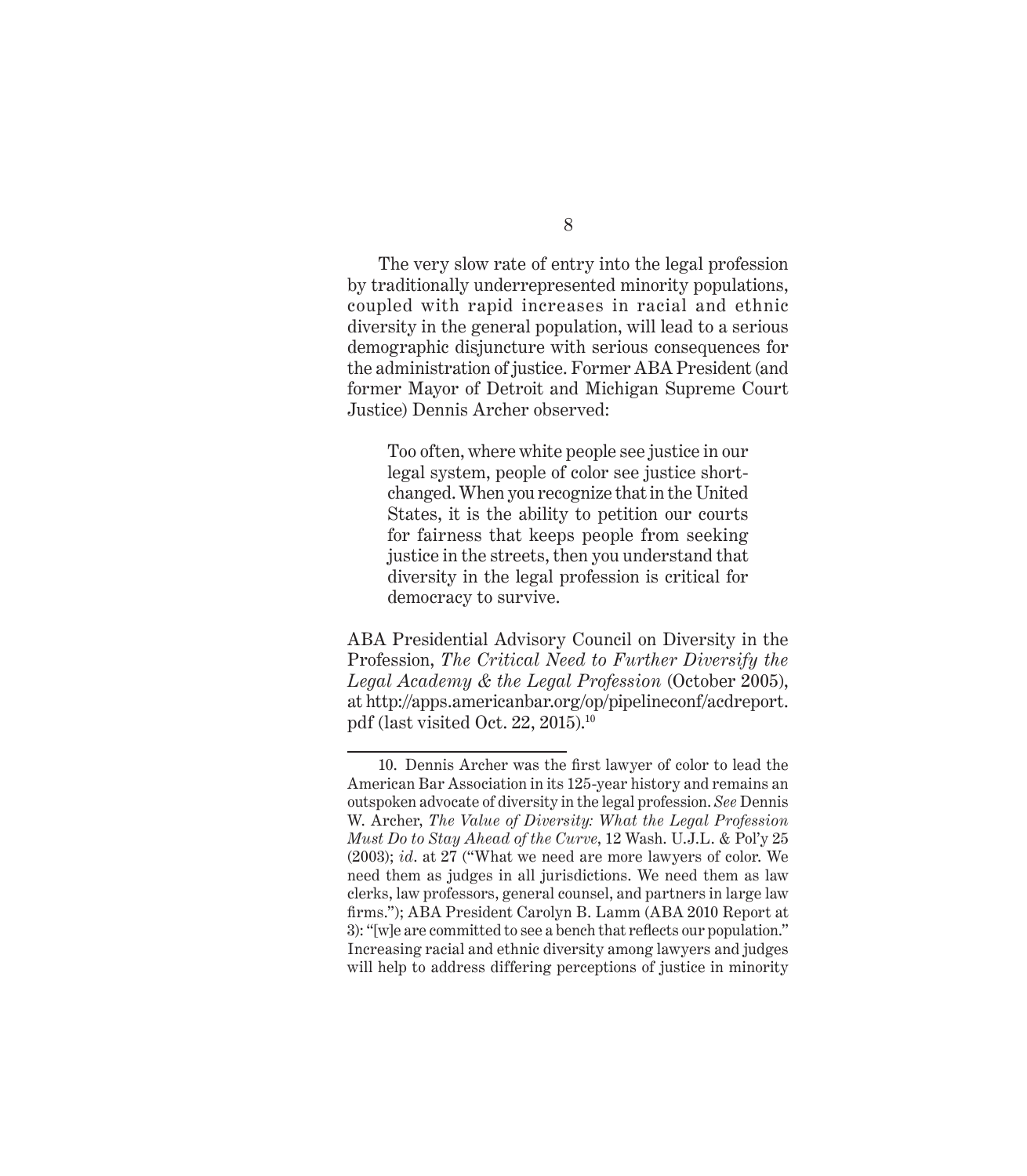The widespread distrust of law enforcement in many minority communities has taken on new meaning following a series of highly publicized and controversial police killings of unarmed African American men, precipitating the new social movement, "Black Lives Matter." The U.S. Department of Justice's investigation of the policing and prosecution practices in Ferguson, Missouri was nothing short of damning. The DOJ found institutionalized racism on the part of the predominately white police force and court system in what is a largely African-American community. See Wesley Lowery, Carol D. Leonning & Mark Berman, *Even Before Michael Brown's slaying in Ferguson, racial questions hung over police*, The Washington Post (August 13, 2014), at https:// www.washingtonpost.com/politics/even-before-teenmichael-browns-slaying-in-mo-racial-questions-havehung-over-police/2014/08/13/78b3c5c6-2307-11e4-86ca-6f03cbd15c1a\_story.html (last visited Oct. 22, 2015); *see also*, Ama nda Sakuma, *Holder outlines damning report of racial bias by Ferguson police*, MSN BC (March 4, 2015), at http://www.msnbc.com/msnbc/eric-holder-racial-bias-

communities. ABA *Perceptions of Justice Project, A Dialogue on Race, Ethnicity and the Courts*, at http://www.americanbar. org/content/dam/aba/administrative/lawyers\_conference/2011\_ poj\_writtenreport.authcheckdam.pdf (last visited Oct. 22, 2015). The ABA convened a series of town hall meetings between 2009 and 2011 to identify and document the perceptions of justice across racial and ethnic groups. At the April 7, 2009 symposium, held at SMU Dedman School of Law, speakers "shared statistics demonstrating that people of color have a disturbingly low level of confidence in our justice system and are convinced that color-blind and fair justice does not exist." *Id*. at 3. The ABA is now developing strategies to address the identified concerns. *Id.* at 1. Increasing the number of persons of color working in the justice system is widely viewed as an essential step. *Id*. at 5, 7, 9.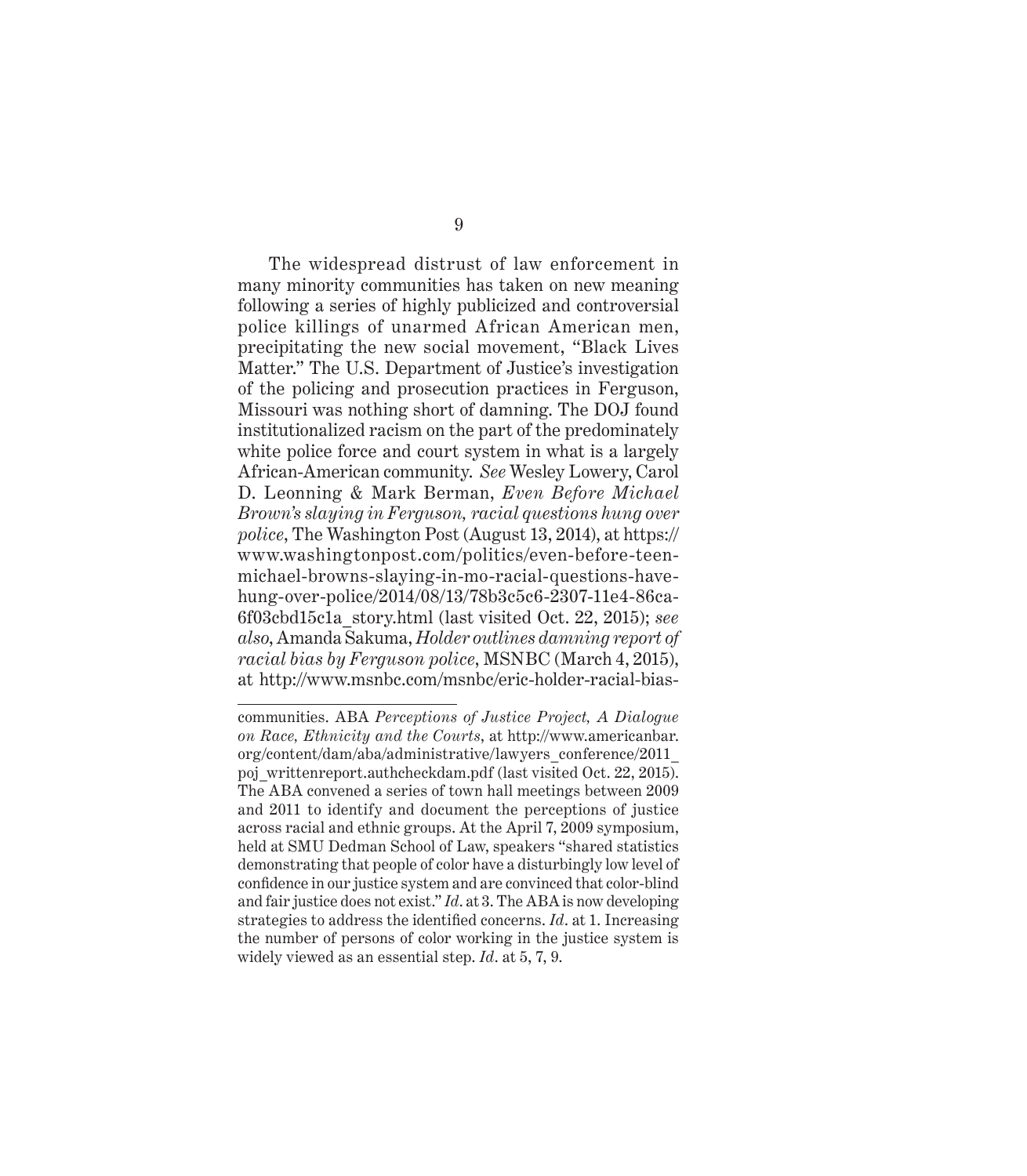ferguson-policing (last visited Oct. 22, 2015). Such racial divides arise when a community is being policed by officers who not only look different from the community at large, but whose life experiences and views on racial matters are markedly different. *See, e.g.*, Bruce Drake, *Ferguson highlights deep divisions between blacks and whites in America*, Pew Research Center (November 26, 2014), at http://www.pewresearch.org/fact-tank/2014/11/26/ ferguson-highlights-deep-divisions-between-blacks-andwhites-in-america/ (last visited Oct. 22, 2015). A critical step in bridging gaps in experience, and closing racial divisions, is to increase minority participation in police forces, prosecutor offices, and the court system, including as judges and juries.

A 2014 study revealed a distressing lack of diversity among our Nation's elected prosecutors. Sixty-six percent of the states that elect prosecutors have not a single black prosecutor in that office. Faced with this reality, Brenda Choresi Carter, a member of the Women Donors Network, the group who led the study, concluded: "[w]hat this shows us is that, in the context of a growing crisis that we all recognize in criminal justice in this country, we have a system where incredible power and discretion is concentrated in the hands of one demographic group." Nicholas Fandos, *A Study Documents the Paucity of Black Elected Prosecutors: Zero in Most States*, The New York Times (July 7, 2015), at http://www.nytimes. com/2015/07/07/us/a-study-documents-the-paucityof-black-elected-prosecutors-zero-in-most-states. html?\_r=4. *See also,* Katherine J. Bies *et al., Stuck in the '70s: The Demographics of California Prosecutors*, Stanford Criminal Justice Center (July 2015) at 10 (noting "[m]inorities are heavily underrepresented among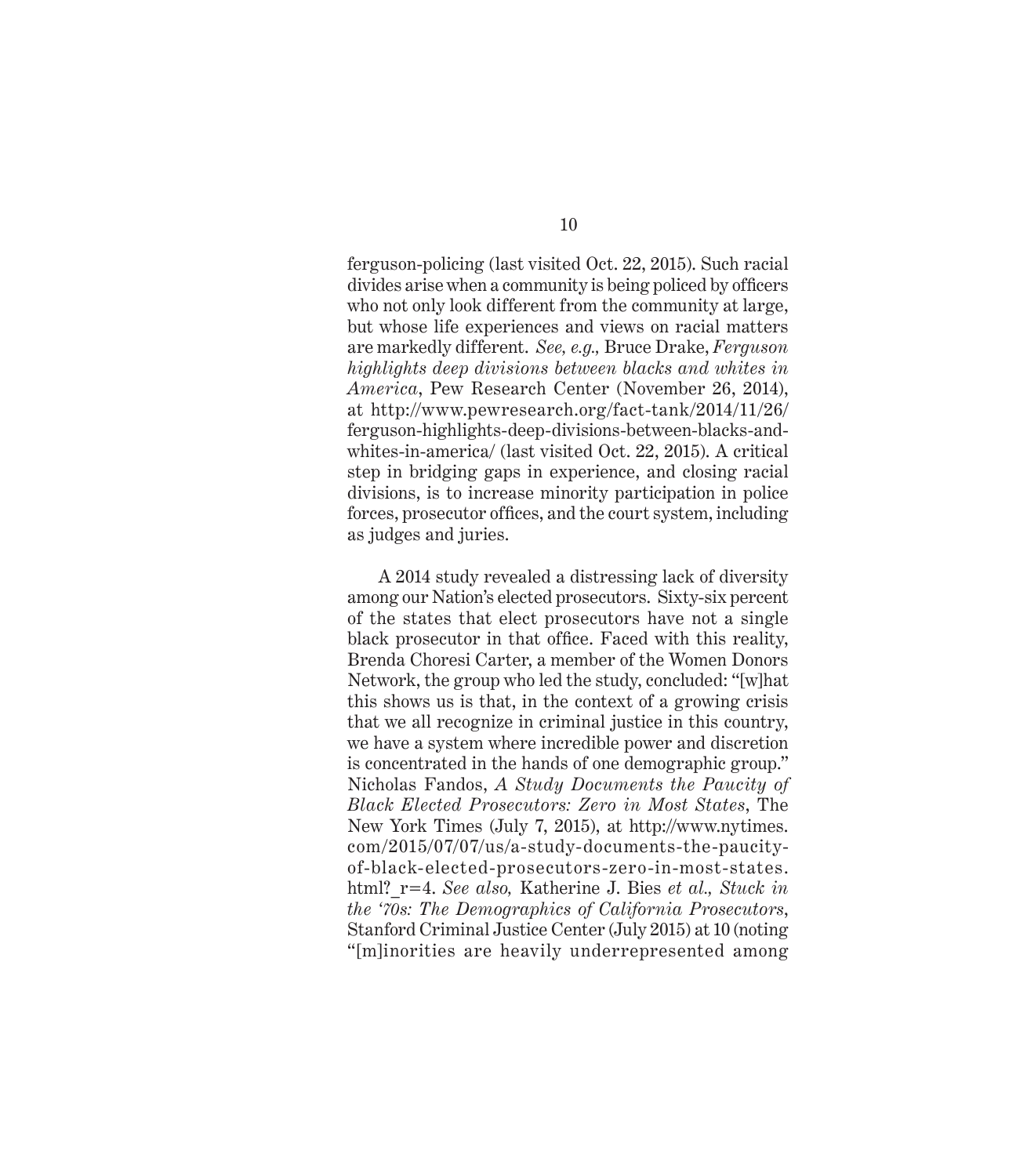California prosecutors"); *id.* at 15 (explaining why diversity among prosecutors matters, citing research showing disparate treatment of minorities in charging decisions, documented implicit bias against racial minorities, and observing that "[t]he presence of minority attorneys in a prosecutor's office may also make the office more likely to adopt policies and champion initiatives that are responsive to the concerns of minority residents."); *id.* at 16 ("Research suggests that minorities have less trust and confidence in the police, the courts, and the legal system.").

It is critical to the legal profession–and to society–to attract more minorities to law school, to "feed the pipeline." This is not a cosmetic concern. It goes to ensuring the legitimacy and trustworthiness of the legal institutions we prize as lawyers and judges. We need to be more diverse in a more diverse society to have those institutions accepted, respected, valued and trusted – indeed to remain relevant and useful to a majority of the people who live and work here, own homes, run businesses, elect judges and political leaders, serve on juries and otherwise exercise rights as citizens. If the legal profession is not broadly reflective of that multi-cultural society, it cannot help but be viewed as "out of touch" by members of that society. In that case, the value of legal pronouncements, whether from courts or other legal institutions, necessarily will carry less weight.

The benefits we, as a nation, realize when we promote diversity in the educational setting is something Justice Sandra Day O'Connor recognized when writing for the Court in *Gru tter v. Bollinger*, 539 U.S. 306 (2003):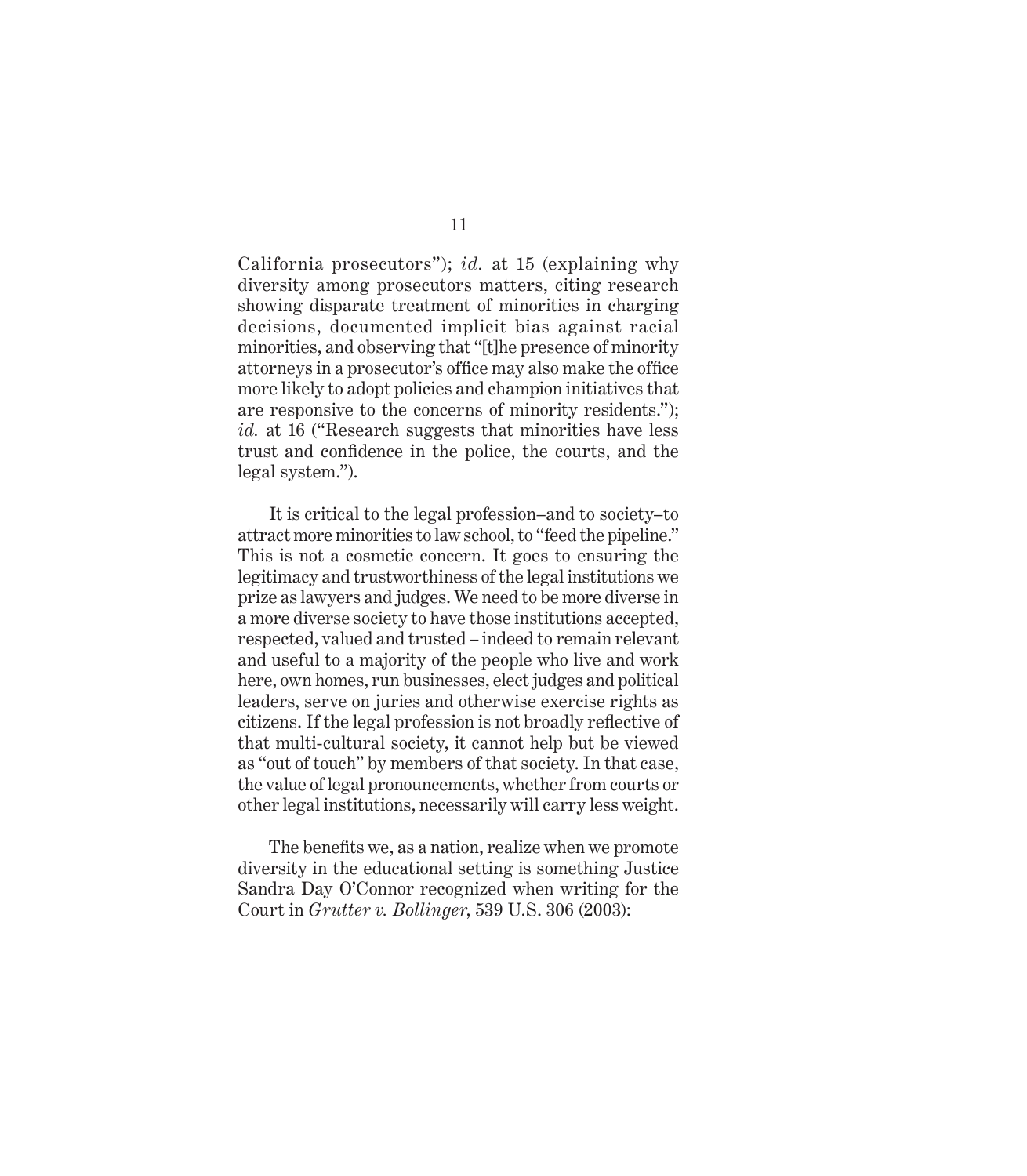In order to cultivate a set of leaders with legitimacy in the eyes of the citizenry, it is necessary that the path to leadership be visibly open to talented and qualified individuals of every race and ethnicity. All members of heterogeneous society must have confidence in the openness and integrity of the educational institutions that provide this training.

\* \* \*

Access to legal education (and thus the legal profession) must be inclusive of talented and qualified individuals of every race and ethnicity, so that all members of our heterogeneous society may participate in the educational institutions that provide the training necessary to succeed in America.

539 U.S. at 332-333.

The need for diverse legal professionals to become meaningfully present in the legal profession—and especially as judges, top prosecutors and leaders in private practice—fi nds support in the long recognized need for a diverse officer corps to lead the American military. As detailed in the consolidated *amicus* brief filed on behalf of certain former senior military officers in *Grutter*<sup>11</sup> (cited at length in the *Grutter* opinion),<sup>12</sup> in 2003 more than

<sup>11.</sup> Consolidated Brief of Lt. General Julius W. Becton, Jr. et al., No. 02-241, 02-516, February 19, 2003 (Virginia A Seitz, Sidley & Austin, Counsel of Record) ("Becton *Amicus* Brief").

<sup>12.</sup> *Grutter*, 539 U.S. at 331 (citing to pages 5 and 29 of Becton *Amicus* Brief).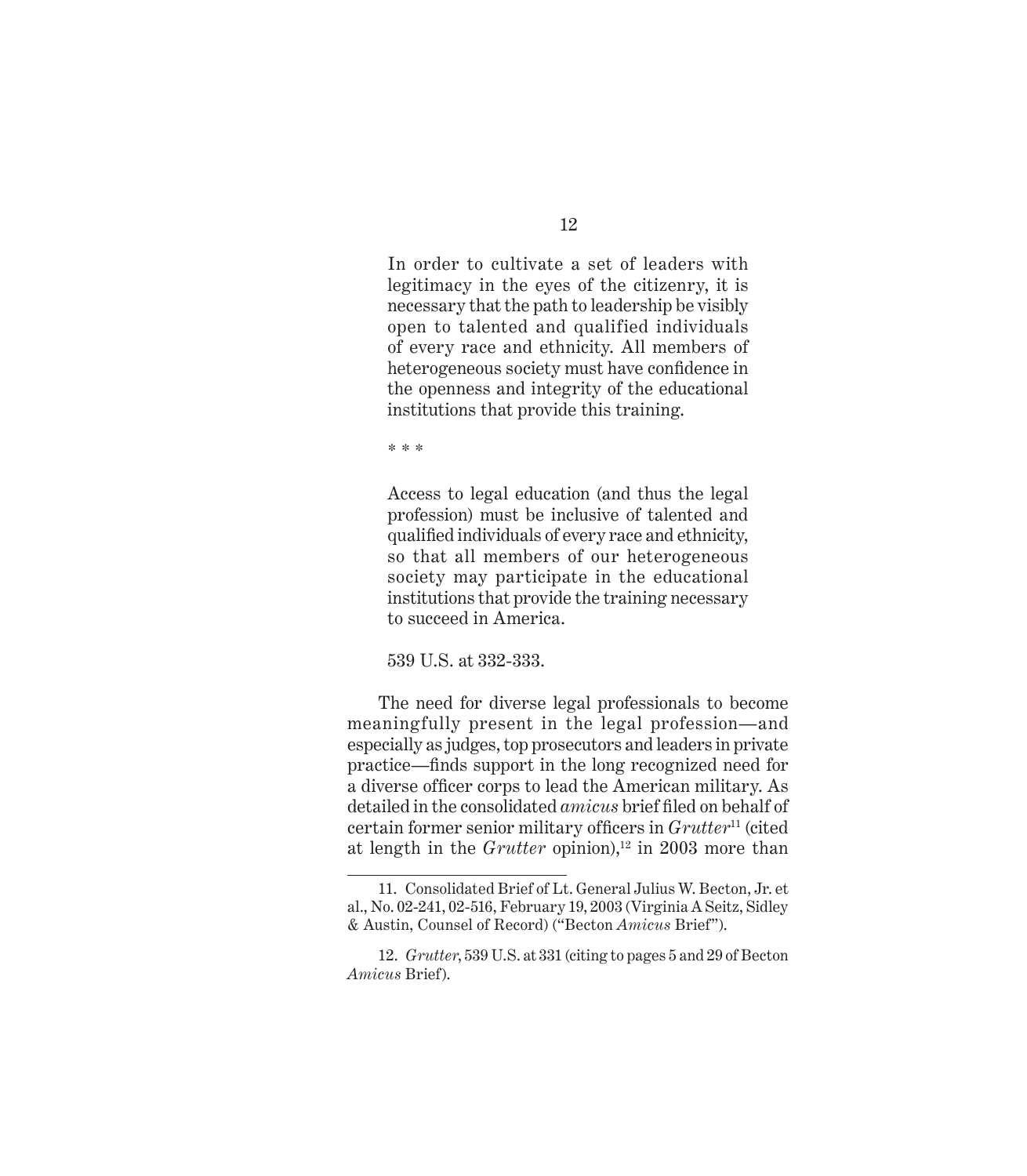31% of service men and women were African American or Hispanic/Latino (and another 5% Asian American or Native American) (Becton *Amicus* Br. at 4)—reflecting current general population demographics. The *amicus* brief explained that an effective military requires a diverse officer corps to lead diverse soldiers. *Id.* at  $7^{13}$  By increasing racial and ethnic diversity among the officer corps, the military was able to reduce racial polarization, perceptions of discrimination and disciplinary problems. *Id.* at 5-7. The Becton *Amicus* Brief directly identified the need for race-conscious admissions policies at the service academies and other colleges to turn out in numbers talented and qualified officers "of color." *Id.* at 5, 7 ("The military must be permitted to train and educate a diverse officer corps to further our compelling interest in an effective military. . . to expand the pool of highlyqualified minority candidates in a variety of explicitly race-conscious ways.").

In a similar vein, increasing the diversity of lawyers and judges will help legal institutions to be more responsive to minority concerns and to be viewed more favorably by diverse communities, and thereby reduce the significant alienation from the legal system felt by many people of color. Judicial pronouncements will be met with greater acceptance and less suspicion, and the resolution of legal disputes, both civil and criminal, will be aided. *See Gru tter*, 506 U.S. at 332-333; Becton *Amicus* Br. at 9 (noting that "[b]road access to the education that leads to leadership roles is essential to public confidence in the

<sup>13.</sup> As of February 2003 the officers corps was  $81\%$  white (with 8.8% African-American, 4% Hispanic, 3.2% Asian-American and .6% Native American). Becton *Amicus* Br. at 7.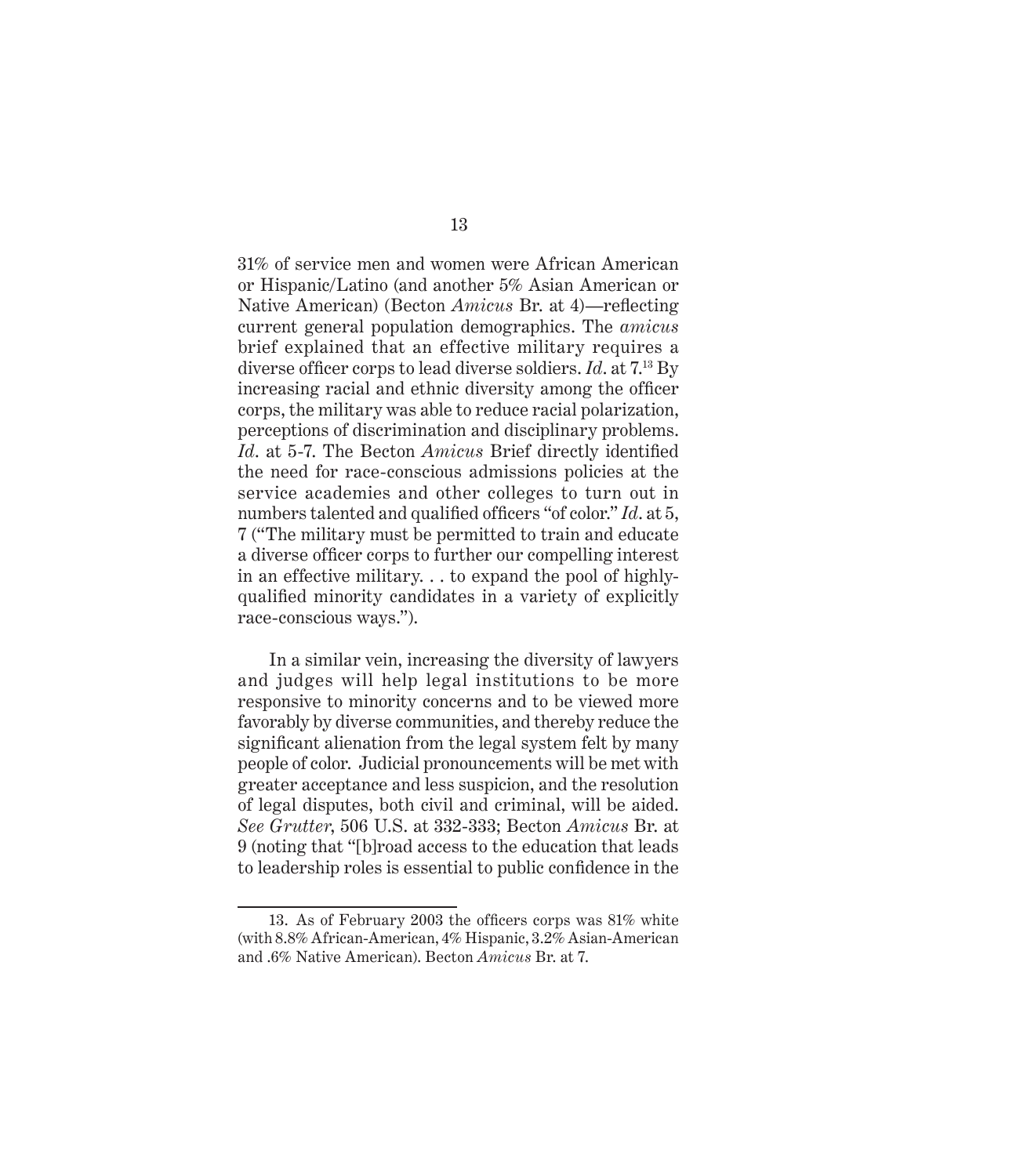fairness and integrity of public institutions, and their ability to perform their vital functions and missions.").<sup>14</sup>

The legal profession must be permitted to train and educate diverse law students to further the mission of the legal system as well as to produce diversity among the

- Democratic Rationale: Lawyers and judges have a unique responsibility for sustaining a political system with broad participation by all of its citizens. A diverse bar and bench create greater trust in mechanisms of government and the rule of law.
- The Leadership Rationale: Individuals with law degrees often possess the communication and interpersonal skills and the social networks to rise into civil leadership positions both in and out of politics. Justice Sandra Day O'Connor recognized this when she noted in *Grutter v Bollinger* that law schools serve as the training ground for such leadership and therefore access to the profession must be inclusive.
- The Demographic Rationale: With respect to the nation's racial/ethnic populations, the Census Bureau projects that by 2042 the United States will be a 'majority minority' country.
- The Business Rationale: Business entities are rapidly responding to the needs of global customers, suppliers and competitors by creating workforces from many backgrounds, perspectives, skill sets and tastes. Ever more frequently, clients expect and sometimes demand lawyers who are culturally and linguistically proficient.

ABA 2010 Report at 5, 9-10.

<sup>14.</sup> The ABA 2010 Report identified four rationales for creating greater diversity in the legal profession: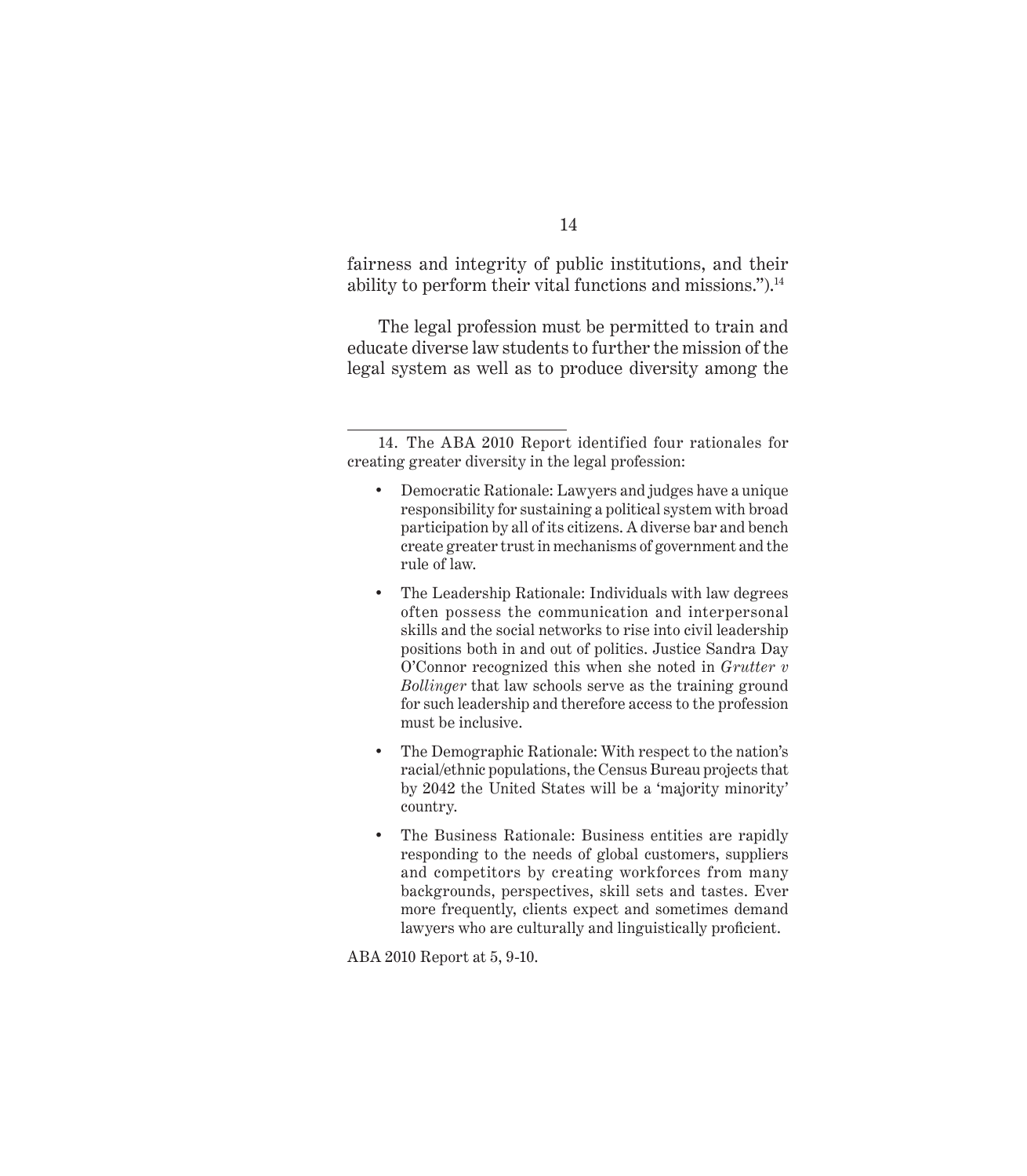many political and business leaders who hold JD degrees.<sup>15</sup> Broad access to undergraduate education is essential to ensure that an adequate pipeline of qualified and talented diverse applicants exists for law school.

Regrettably, minority enrollment in U.S. law schools is not meeting the country's need for a diverse legal workforce, even with the benefit of race conscious admissions policies and a precipitous decline in enrollment among white students. A recent study shows that between 2010 and 2013, while overall first-year law school enrollment declined by almost  $25\%$  (from  $52,488$  to  $39,675$ ), the decline in minority enrollment was much smaller, averaging just 9.6% across the 196 ABA–accredited schools surveyed. *See* Aaron N. Taylor, *Diversity as a Law School Survival Strategy* (February 2015). Saint Louis U. Legal Studies Research Paper No. 2015-1, at SSRN: http://ssrn.com/abstract=2569847 (last visited Oct. 22, 2015) or http://dx.doi.org/10.2139/ssrn.2569847 at 5, 15 (Table 6). As a result of these dramatic differences in enrollment figures, African American and Hispanic Latino students (together with Asian American students and other minorities) made up nearly  $30\%$  of the first year class entering law school in 2013. *Id*. at 15 (Table 6).16 This noticeable uptick in proportional enrollment of

<sup>15.</sup> In the 114<sup>th</sup> Congress, 159 Members of the House and a majority of Senators hold law degrees. *See* Membership of the 114th Congress: A Profile, CRS  $7-5700$  (September 17, 2015) at https:// www.fas.org/sgp/crs/misc/R43869.pdf (last visited Oct. 22, 2015).

<sup>16.</sup> Minority enrollment in 2010 was 25.5%. *Id*. The enrollment experience since 2010 reveals differences among students of color by group. Enrollment of Asian American students dropped from 7.4% in 2010 to 6.7% in 2013. *Id*. at 22 (Table 12). In contrast, Hispanic/Latino enrollment rose from 7.7% in 2010 to 10% in 2013.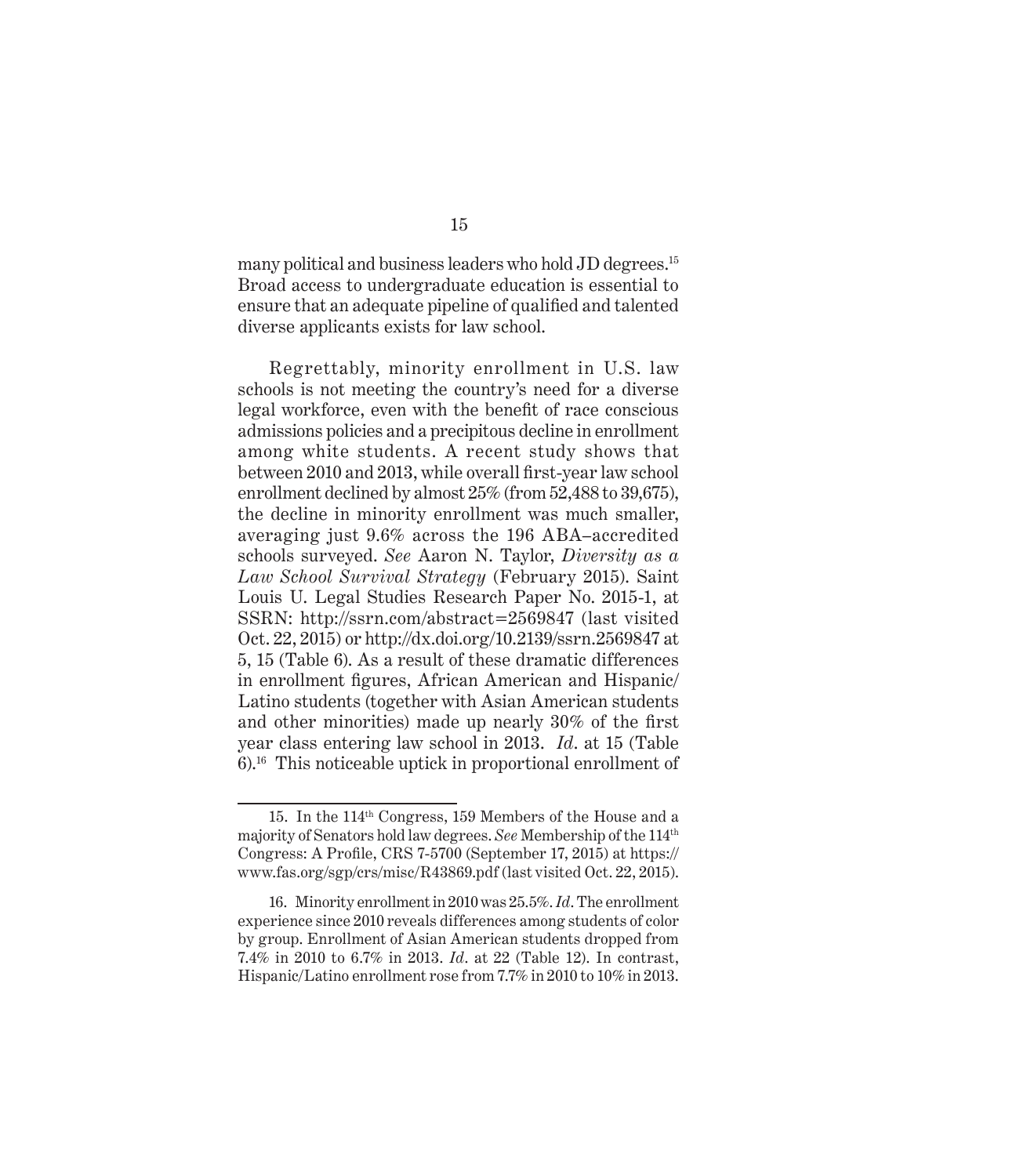minorities is somewhat misleading in at least two respects. First, the recent gains in law school enrollment by African American and Hispanic/Latino students are the direct result of fewer white students (with higher average LSAT scores) applying. If the legal industry were to rebound and offer better employment prospects, these gains by students of color likely would be erased as higher scoring students return to the applicant pool. Second, the growth in African American and Hispanic/Latino enrollment has occurred at less prestigious, lower tier law schools that report lower average LSAT scores. This tends to increase the racial and ethnic stratification within legal education. *Id*. at 30, 5; *id*. at 30-31("Put simply, black and Hispanic students have increased their proportions among law schools considered least prestigious while essentially being shut out of the schools considered most prestigious"). Professor Aaron Taylor, the author of *Diversity as a Law School Survival Strategy* calls these trends "concerning because this country's leaders are disproportionately selected from these schools — a trend symptomatic of our obsession with advantaging the advantaged."17 He further notes:

embedded in all of this is a frustrating irony where the schools that are arguably best positioned to lead diversity efforts are doing the least to foster it. As critics of my viewpoint are sure to point out, these schools boast the best

*Id*. at 20 (Table 10). African American student enrollment rose from 7.5% in 2010 to 9.1% in 2013. *Id*. at 18 (Table 8).

<sup>17.</sup> Aaron Taylor, *Questioning the status quo on law school diversity*, National Jurist (May 12, 2015), at http://www. nationaljurist.com/content/questioning-status-quo-law-schooldiversity (last visited Oct. 22, 2015).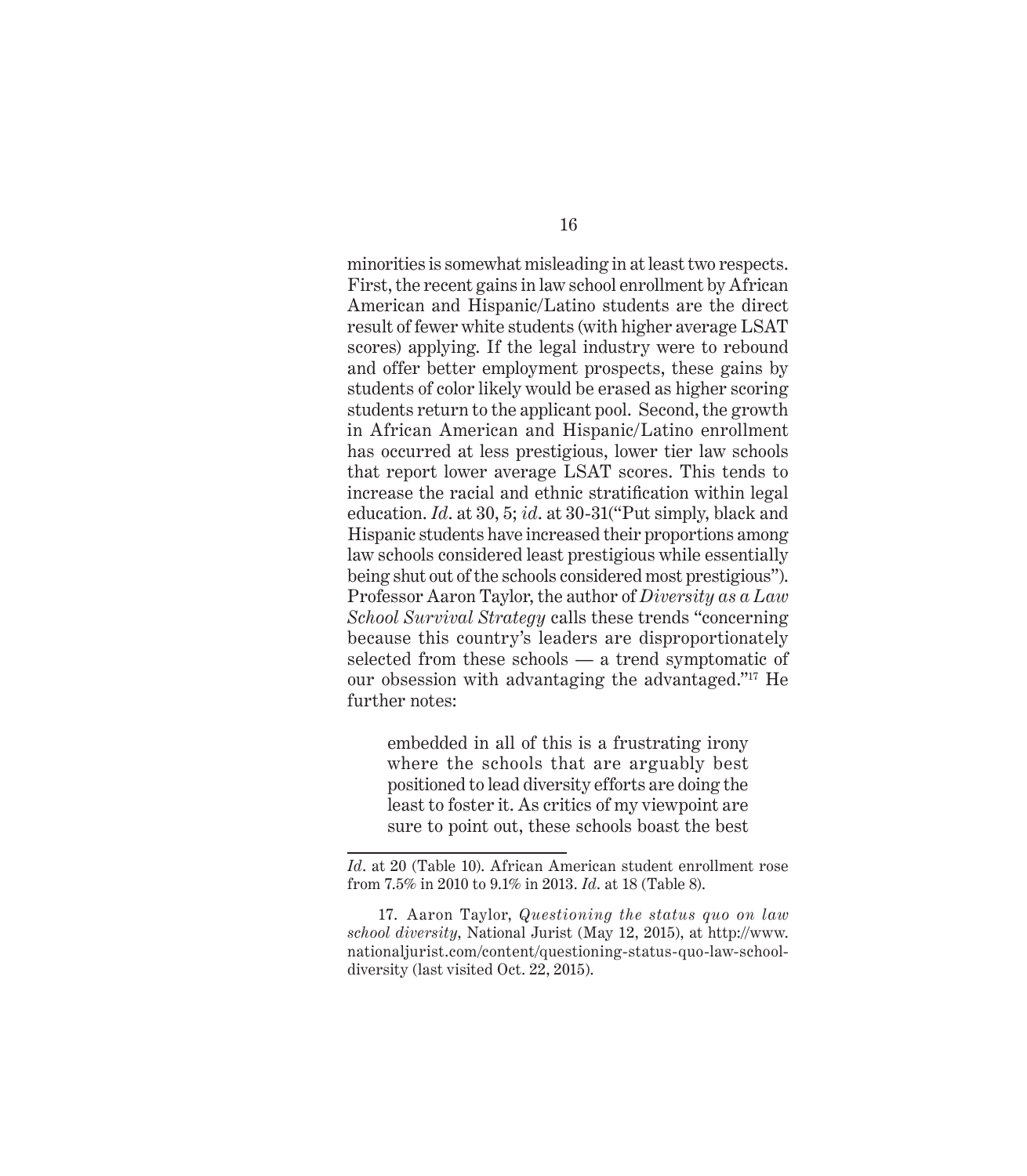student outcomes and have immense resources. But to what good are these advantages serving, other than a favorable US News ranking?18

What the current law school enrollment picture demonstrates is the need for strong diversity pipeline initiatives to attract highly capable minority students, with race-conscious admissions policies facilitating the way at every school where diversity lags. The legal profession has a great deal of catching up to do to bring proportionality to its ranks. At the current rate, it will not achieve that goal for at least another generation, if at all. At some point, the legal system's relevance will be lost on many Americans who do not view the system as fair and representative.

#### **2. The National Focus On The Diversity "Pipeline."**

The American Bar Association is supporting pipeline initiatives directed at all levels of education (undergraduate, high school, elementary, and kindergarten) in a broad and deep effort to attract traditionally underrepresented students to the legal profession. The ABA's Presidential Advisory Council on Diversity in the Profession in 2006 prepared a report and recommendation that endorsed the following pipeline resolutions:

FURTHER RESOLVED, That the American Bar Association urges all state, territorial and local bar associations to collaborate with colleges and universities to develop and support pre-law programs that will increase minority applications to law schools and will increase the readiness of minority applicants for law school.

<sup>18.</sup> *Id*.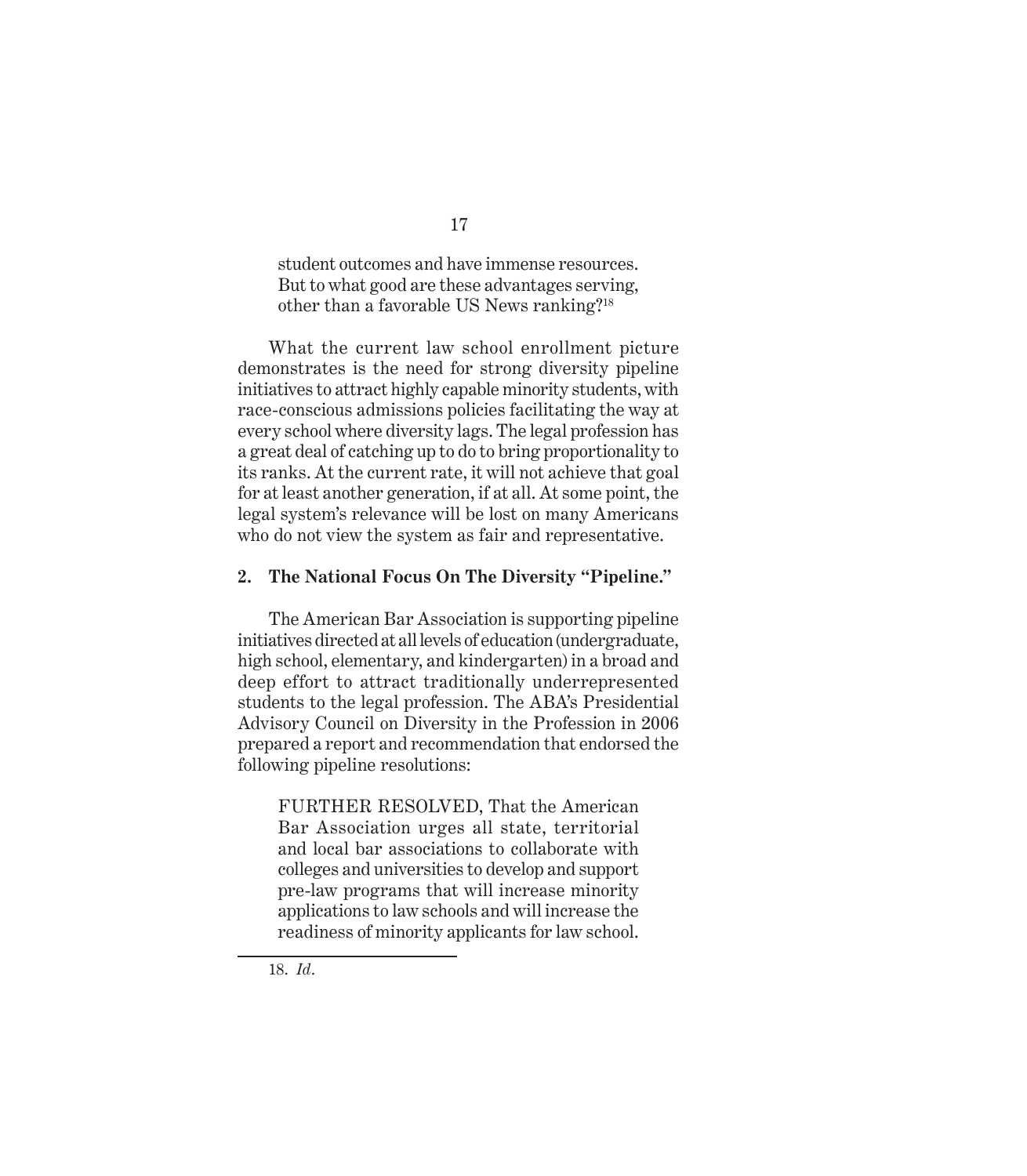FURTHER RESOLVED, That the American Bar Association urges all states, territorial and local bar associations to collaborate with elementary and secondary schools to develop and support programs that will increase minority applications and will increase the readiness of minority applicants for college.

ABA House of Delegates Recommendation, adopted Aug ust 7-8, 2006, and Report ("ABA 2006 Report"), at http://blogs.law.columbia.edu/salt/files/2009/08/American-Bar-Association.pdf (last visited Oct. 22, 2015).

These and related diversity pipeline resolutions were adopted by the ABA House of Delegates based on the Pipeline Diversity Conference sponsored by the ABA and the Law School Admissions Council. ABA 2006 Report at 2. More than seventy bar groups and associations – including the NYSBA – signed on as official cosponsors of the ABA Pipeline Diversity Resolution.19

<sup>19.</sup> The co-sponsors (listed at http://www.americanbar. org/groups/diversity/pages/Co\_Sponsors.html (last visited Oct. 22, 2015)) are: Advisory Council on Diversity in the Profession; Kansas Bar Association; American Immigration Lawyers Association; National Association of Women Judges; National Bar Association; Bar Association of Erie County; Association of the Bar of the City of New York; **New York State Bar Association**; The Florida Bar; New Jersey State Bar Association; Section of International Law; San Diego County Bar Association; National Lesbian and Gay Law Association; State Bar of New Mexico; King County Bar Association; Maryland State Bar Association; Bar Association of Baltimore City; Section of Taxation; Bar Association of San Francisco; Section of Administrative Law and Regulatory Practice; New York County Lawyers Association; Section of Business Law; Senior Lawyers Division; Section of Dispute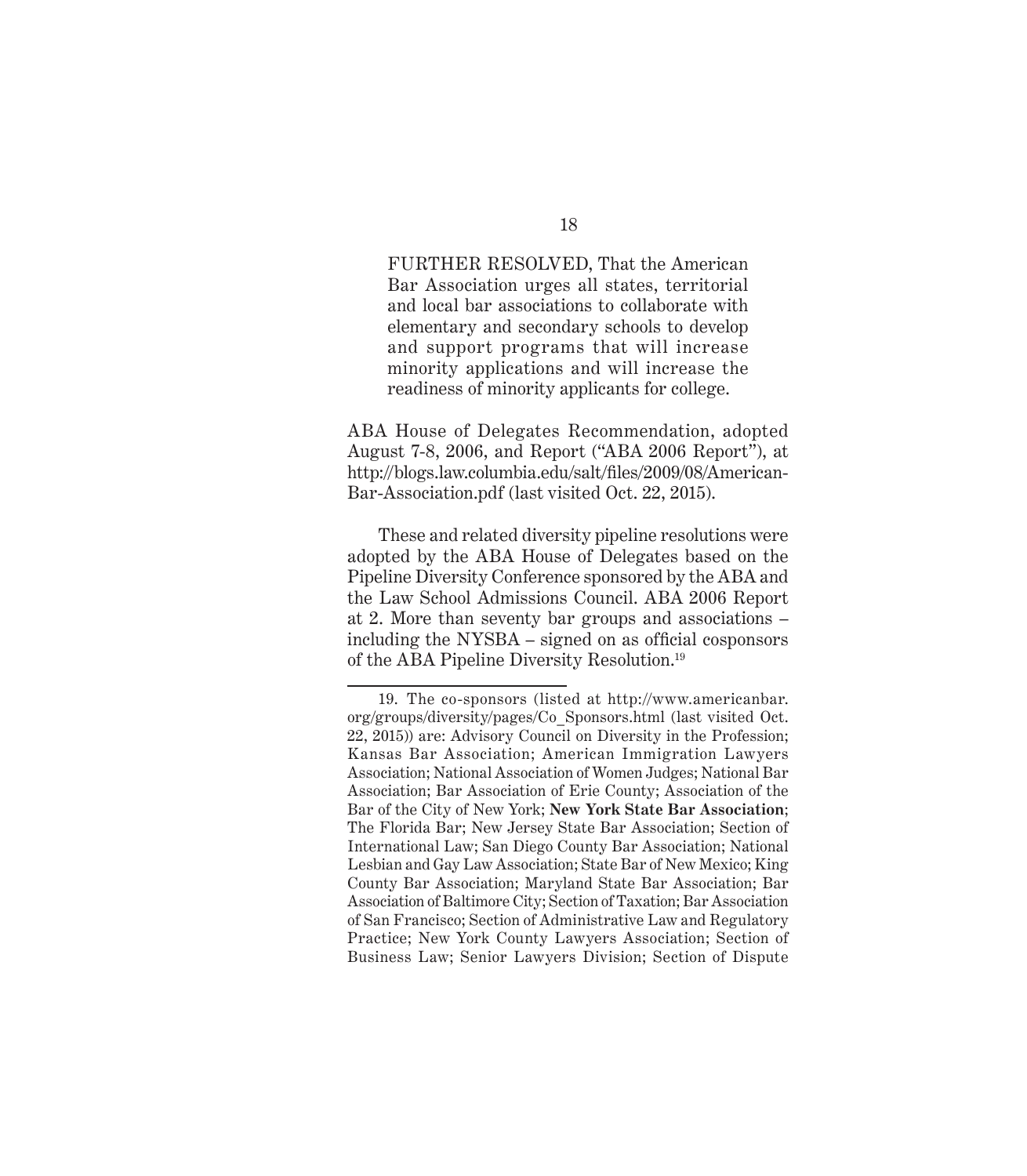19

The ABA 2010 Report noted an apparent "consensus on the need for the legal profession to help dramatically improve the P-20 (pre-school through advanced degree) pipeline . . . students, lawyers, judges and clients are increasingly involved in pipeline activities, which emphasize law and civic engagement, aim to keep diverse students in school, facilitate the involvement of students' families, and help all students improve their academic performance to pursue higher education." *Id*. at 12. The ABA 2010 Report further observed that:

Resolution; Oregon State Bar; Judicial Division; Tennessee Bar Association; Illinois State Bar Association; State Bar of Wisconsin; Los Angeles County Bar Association; Hennepin County Bar Association; Ohio State Bar Association; South Carolina Bar; Dade County Bar Association; Health Law Section; DuPage County Bar Association; Section of Litigation; Section of Intellectual Property Law; Santa Clara County Bar Association; Section of State and Local Government Law; Bar Association of the District of Columbia; Law Student Division; Tort Trial and Insurance Practice Section; Washington State Bar Association; Utah State Bar; Austin Bar Association; Arkansas Bar Association; Kentucky Bar Association; Maricopa County Bar Association; Nashville Bar Association; Louisville Bar Association; Monroe County Bar Association; Pennsylvania State Bar Association; Minnesota State Bar Association; National Association of Women Lawyers; Section of Antitrust Law; Energy Bar Association; Hispanic National Bar Association; State Bar of South Dakota; Commission on Immigration; Massachusetts Bar Association; Section of Real Property Probate and Trust Law; Columbus Bar Association; Council on Legal Education Opportunity Commission on Women in the Profession; Council on Racial and Ethnic Justice; Association of American Law Schools; Commission on Racial and Ethnic Diversity in the Profession; Chicago Council of Lawyers; Section of Labor and Employment Law; Section of Individual Rights and Responsibilities; Young Lawyers Division; San Fernando Valley Bar Association; and National Asian Pacific American Bar Association.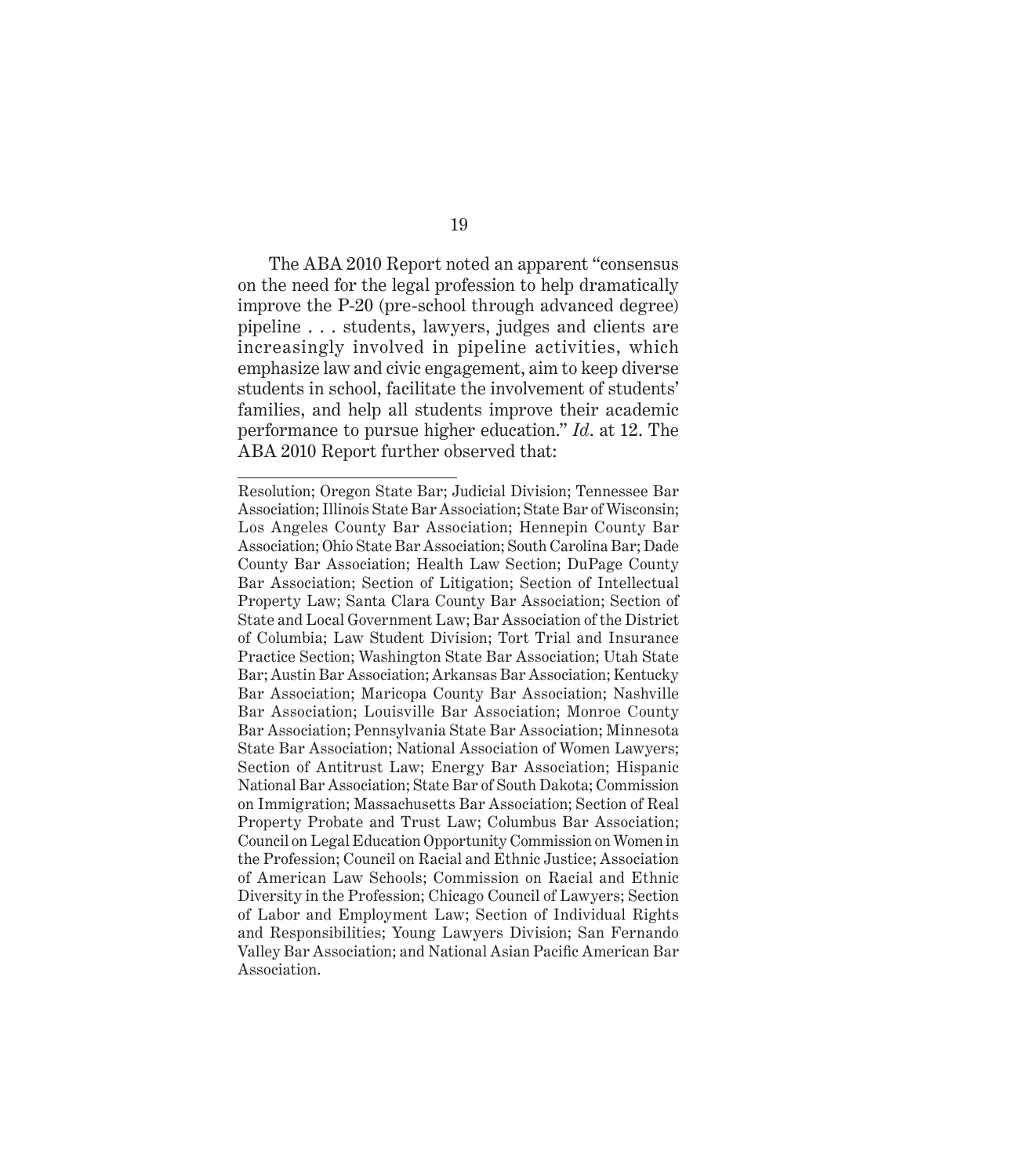State bars and bar associations are beginning to *realize the need for a paradigm shift along the educational pipeline*. Diversity programs that 'take the long view,' such as law-oriented pipeline programs focused on high school, college and even middle school are following other professions with robust pipeline programs such as math and science curricula developed by engineering schools.

*Id*. at 14. *See id*. at 23 (identifying "pipeline" best practices).

### **3. The NYSBA's Commitment To Increasing Diversity In The Profession.**

The NYSBA has long recognized the need to increase diversity in the legal profession and has taken practical and creative steps to address this critical shortcoming but, like many other bar groups, is not able to report significant increases in the number of diverse lawyers entering the profession. That remains a core concern and focus of NYSBA's diversity programming.

The NYSBA formed its first committee on minorities in the profession in 1984, examining concerns about the lack of diversity in the legal profession, especially the absence of traditionally underrepresented groups. That committee—and its successor, the Committee on Diversity and Inclusion—has for more than two decades designed and implemented diversity programs for the NYSBA to benefit its members and the profession. These programs include career development programs in the private sector (*e.g.*, a Minority Hiring and Counsel project to facilitate referral of legal work from corporations to minority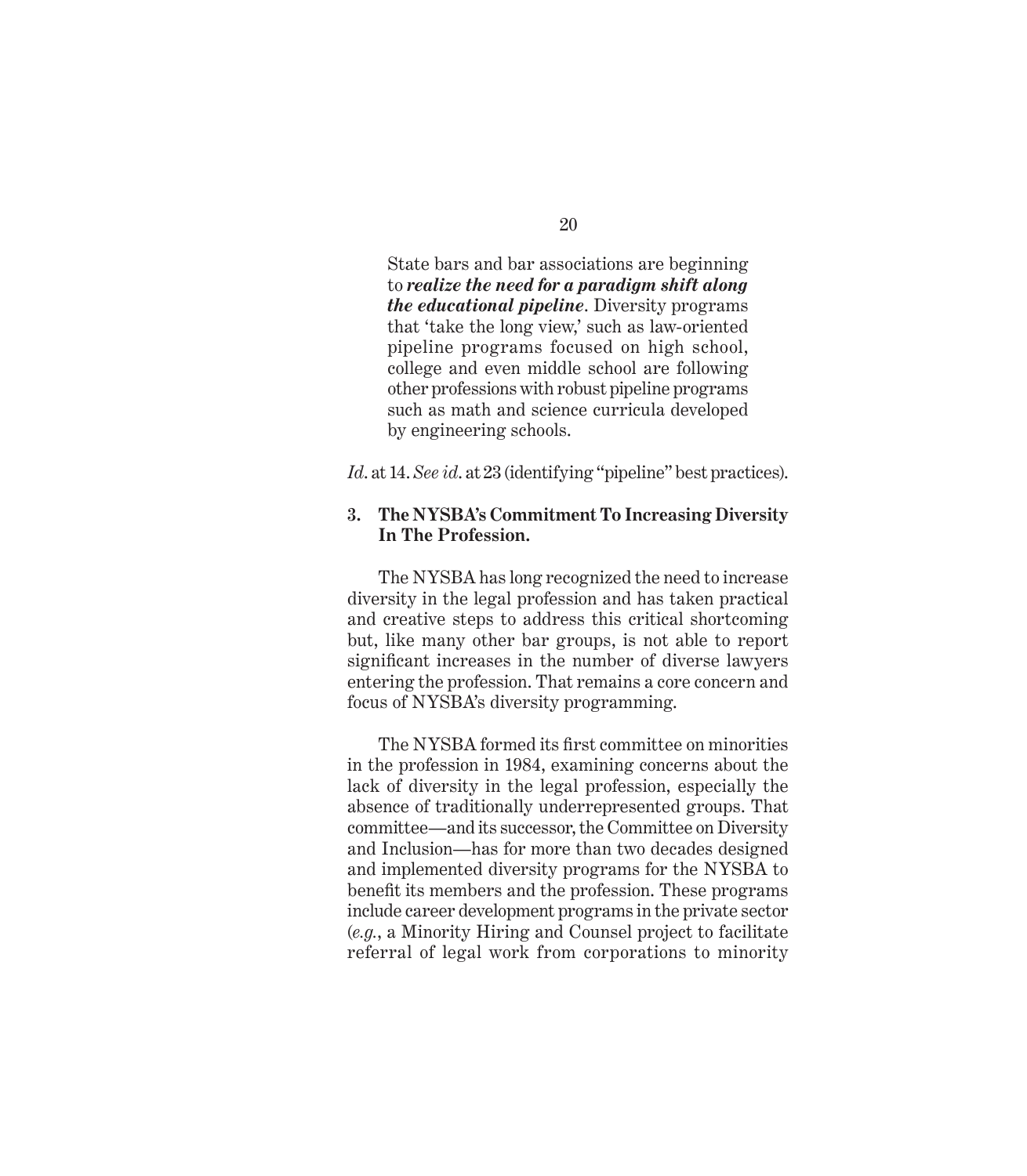attorneys and firms) and efforts to make the judiciary more diverse. As the result of efforts by the NYSBA and other groups, the state court bench, especially downstate, has become substantially more diverse.<sup>20</sup>

In 1993, the State Bar selected its first African American president, Archibald Murray, who was born in Barbados. Kenneth G. Standard became the second State Bar President "of color" serving from 2004-2005. President Standard was concerned about the low numbers of African American law students (especially male) and commissioned a Special Committee on Youth Outreach to identify the causes of, and possible responses to, the "leakage" in the educational pipeline. *A Major Concern: The Shortage of Minority Lawyers – NYSBA President Heads Committee to Seek Solutions* ( The Metropolitan Corporate Counsel, Inc. Vol. 13 No. 3) (March 2005), at http://www.ebglaw.com/content/uploads/2014/06/7342\_ article\_1329.pdf (last visited Oct. 22, 2015). As a result, the NYSBA developed a new program designed to introduce high school students to law school, including by attending a mock law school class.21

<sup>20.</sup> NYSBA Judicial Report at 54 (noting 19.3% minority representation among judges state-wide); *id*. at 4 (noting, for example, that 93% of all minority Supreme Court Justices were elected in New York City).

<sup>21.</sup> A description of the NYSBA high school pipeline program (Youth Law Day Program), together with sample agendas, planning timeline and course materials is available on the NYSBA website. *See* Youth Law Day, New York State Bar Association's Special Committee on Youth Outreach, at http://www.nysba.org/ CustomTemplates/Content.aspx?id=27946 (last visited Oct. 22, 2015).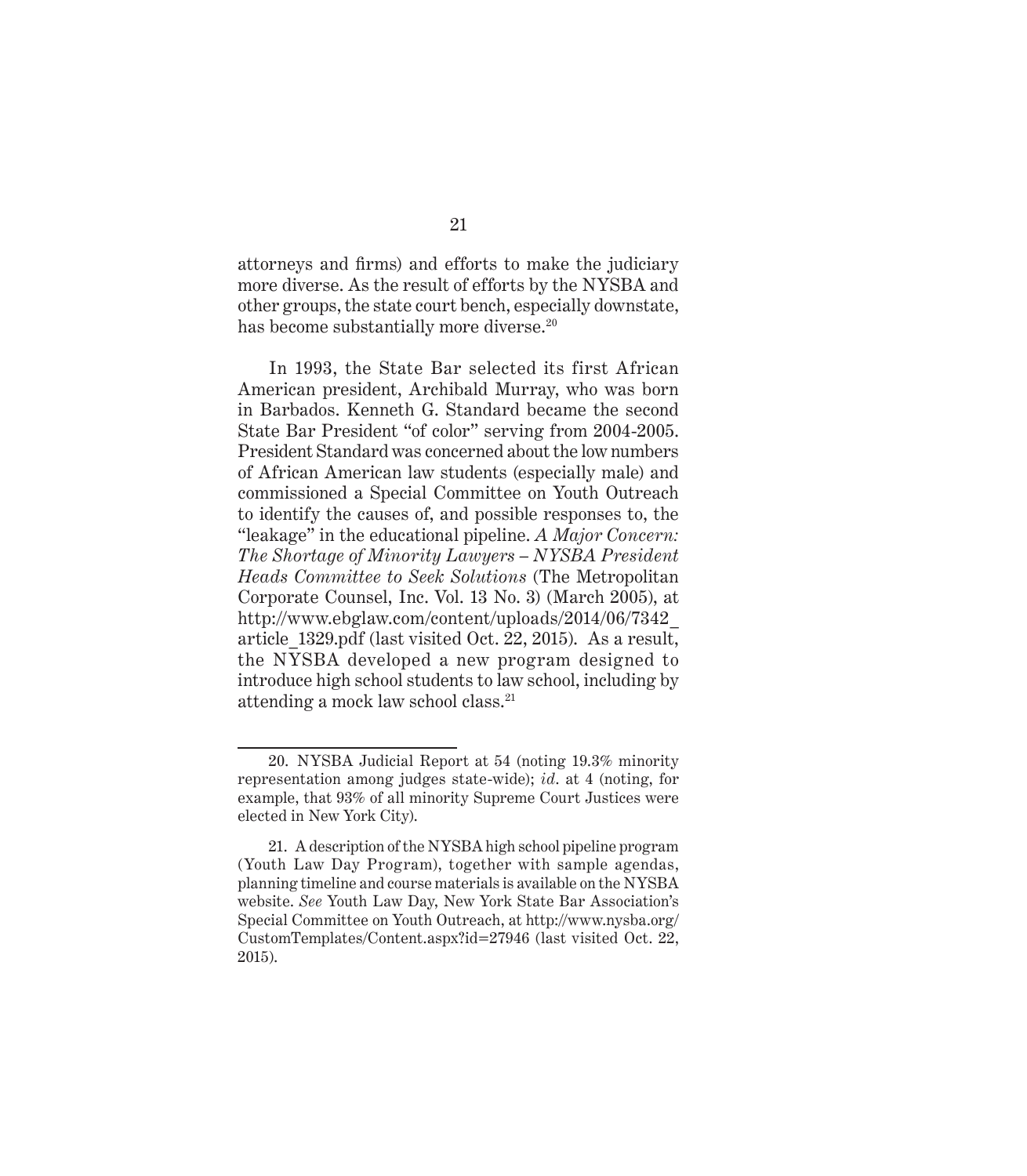Also during President Standard's tenure, reforms were made to the NYSBA's governance structure to open up leadership opportunities for attorneys of color. The Association's by-laws were amended to increase by two seats the size of its executive committee, going from 24 to 26 members, with those two additional seats dedicated for diverse attorneys. At the same time, the NYSBA also added 12 minority seats to the Association's House of Delegates, expanding the number of seats from 283 to 295. In recognition of these efforts, the NYSBA was awarded the ABA's Partnership Award in 2005. *See*  http://www.americanbar.org/content/dam/aba/migrated/ barserv/partnership/2005/partner10.authcheckdam.pdf (last visited Oct. 22, 2015).

For his work in promoting diversity in the profession, former President Standard received the ABA's Life Achievement Award for Excellence in Pipeline Diversity in 2011.

In 2012, Seymour W. James, Jr. became the third African American to serve as President of the NYSBA. President James, like his predecessors, had a deep commitment to diversity:

At the State Bar, we know how much we benefit from having diverse perspectives inform our work, and we continue to make our association more inclusive. A long-standing priority of the State Bar has been to ensure that our association reflects the diversity of our profession and our society. We have been making steady progress in that area and through the President's Section Diversity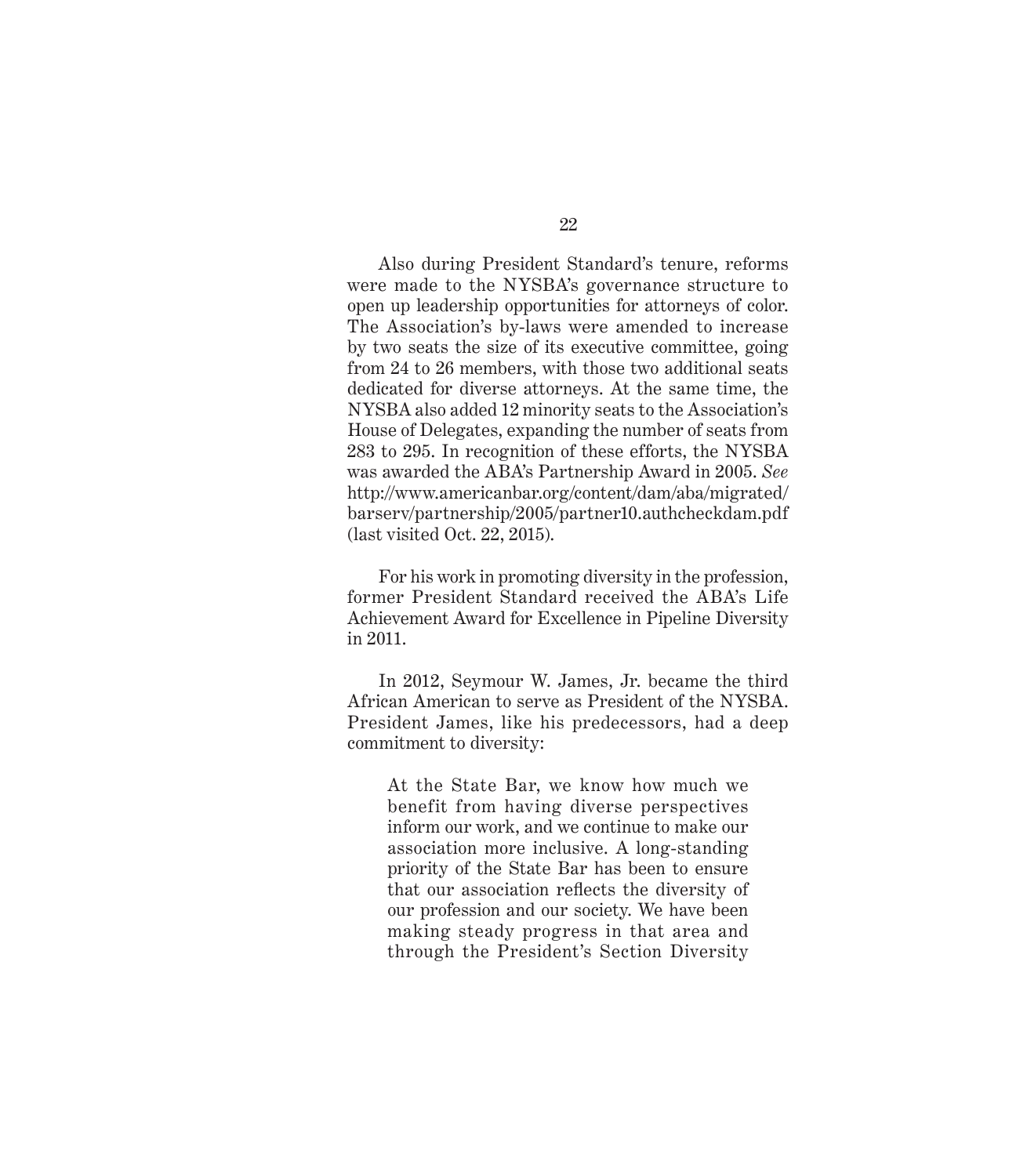Challenge, our immediate past president Vince Doyle has done an outstanding job continuing this tradition. I look forward to building upon his work and that of past presidents.

### *Making a Difference*, NYSBA Journal (June 2012) at 5.

In keeping with the State Bar's long-standing commitment to diversity, and the ABA's efforts on the national stage, the NYSBA commissioned a report that comprehensively examined the state of diversity in the legal profession in New York in 2007 (see *Miles to Go in New York: Measuring Racial and Ethnic Diversity Among New York Lawyers* (NYSBA Committee on Minorities in the Profession) (September 2007) at 4, at http://www. nysba.org/AM/Template.cfm?Section=Committee\_ on\_ Minorities in the Profession Home&Template=/CM/ ContentDisplay.cfm&ContentID=12709 (last visited Oct. 22, 2015)) and charted in a 2008 report the next steps for the State Bar to pursue.22 The Executive Committee of the NYSBA adopted a resolution endorsing the 2008 report and its recommendations to bring greater diversity to the profession.

The NYSBA's Commercial and Federal Litigation  $("ComFed")$  Section established in 2006 a significant new diversity initiative designed to attract attorneys of color to NYSBA and the ComFed Section: the Smooth Moves

<sup>22.</sup> NYSBA Special Committee on Civil Rights, *Steps Towards a More Inclusive New York and America* (October 2008), at http://www.nysba.org/WorkArea/DownloadAsset.aspx?id (last visited Oct. 22, 2015).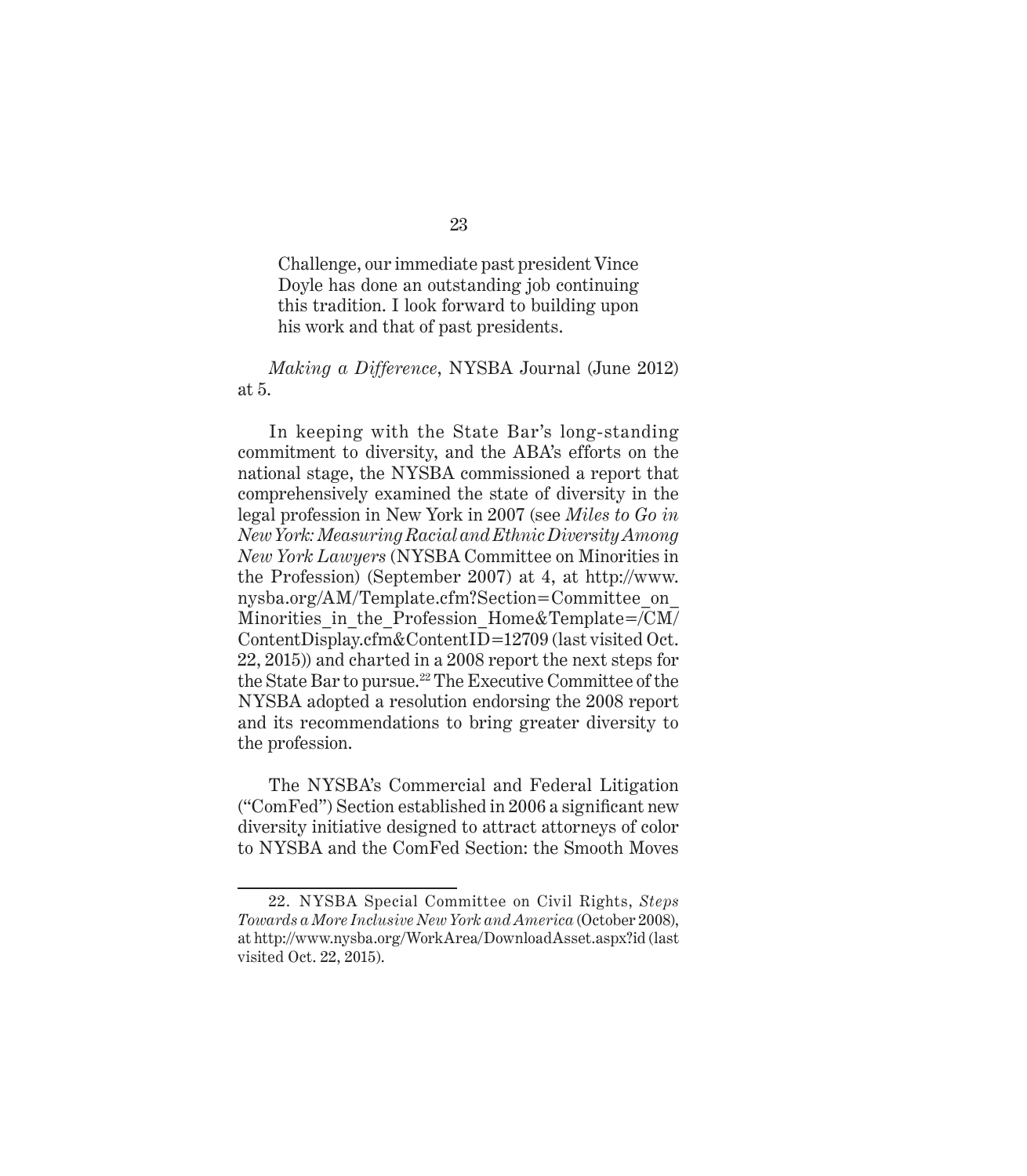CLE Program and Awards Ceremony. The event offers complimentary CLE programming relevant to career development such as practice development techniques and public sector career opportunities. It also recognizes an esteemed attorney or jurist of color through the presentation of the Section's Honorable George Bundy Smith "Pioneer Award." The Pioneer Award is given each year to an attorney of color whose career accomplishments exemplify those of the retired New York Court of Appeals judge for whom the award is named: legal excellence, community involvement, and mentoring.23 Judge Smith was a pioneer in the civil rights movement and devoted 30 years of public service in the New York judiciary, including 14 years as an associate judge of the Court of Appeals. In its nine years, the Smooth Moves program has drawn together more than two thousand lawyers and judges of color for networking, learning, celebration and career development, and attracted hundreds of new diverse members to the NYSBA.

<sup>23.</sup> Recipients of the Pioneer Award include Hon. George Bundy Smith himself (who received the inaugural award in 2007); Cesar Perales, the Co-Founder and past President and General Counsel of Latino Justice, who is currently serving in the Cuomo Administration as the Secretary of State for the State of New York; Elaine R. Jones, Director-Counsel Emeritus of the NAACP Legal Defense and Educational Fund; the father-son named partners of the esteemed Manhattan law firm of Kee & Lau-Kee (Glenn Lau-Kee is a former NYSBA president); the Honorable Carmen Beauchamp Ciparick, Associate Judge of the New York Court of Appeals; and the Honorable Samuel L. Green, retired Senior Associate Justice of the New York State Supreme Court Appellate Division, Fourth Department.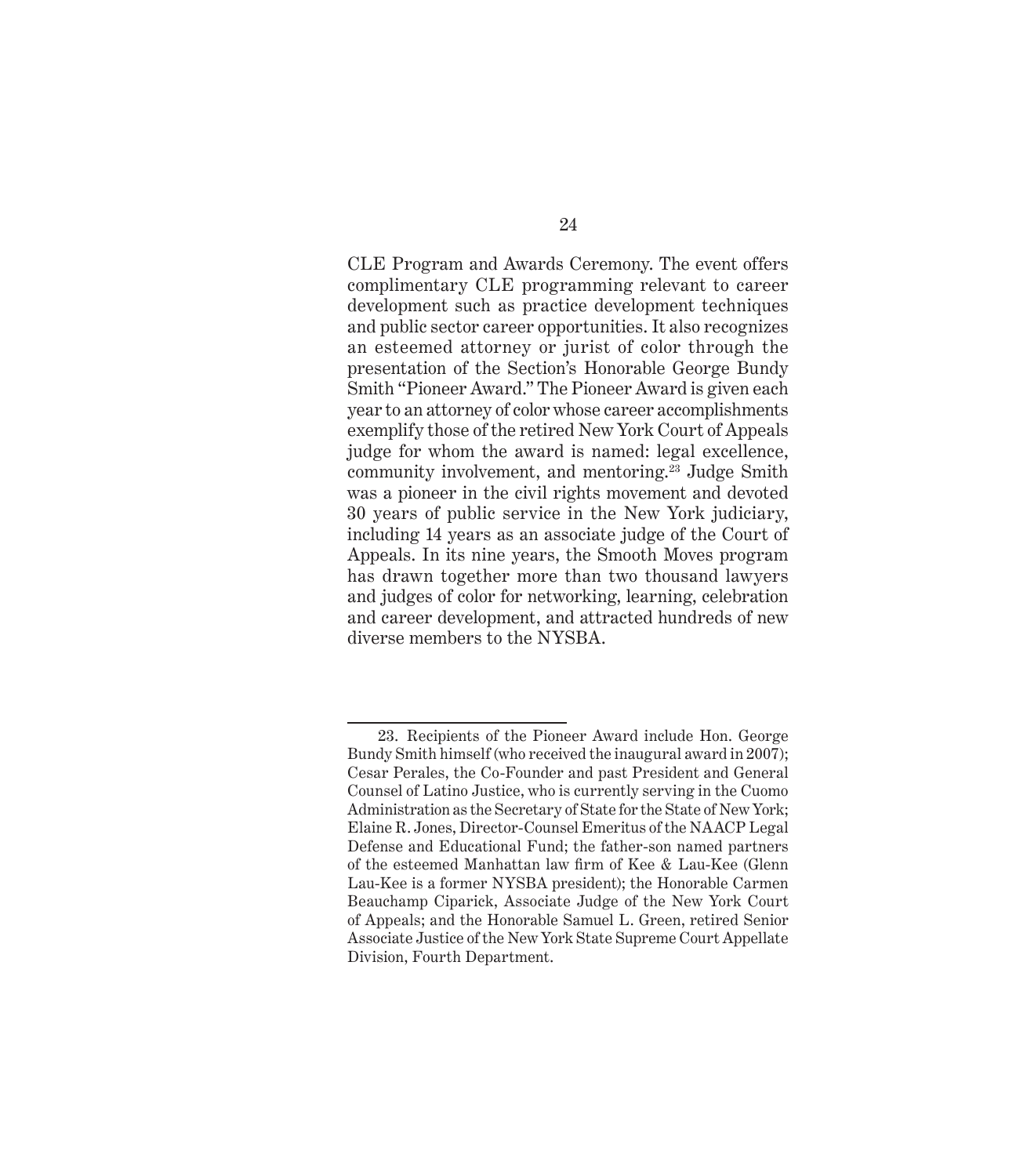Former NYSBA President Vincent E. Doyle III launched the Section Diversity Challenge in which he personally challenged each of the Association's 25 sections to take concrete steps in 2011-2012 to increase diversity in the association and the profession as a whole. The outpouring of ideas from the sections, supported by concrete action plans with both short and long-term goals, earned accolades from the NYSBA leadership—and, in turn, national recognition by the ABA. On August 3, 2012, the ABA presented the ABA's Partnership Award to the NYSBA for its "substantial and innovative efforts to advance diversity" within the association and broader legal community. See ABA Press Release, New York State Bar Association and Baton Rouge Bar Foundation Honored with 2012 ABA Partnership Award (August 1, 2012).

Through these various diversity initiatives, the membership of the State Bar has become more diverse, with attorneys of color increasing from around 8 percent in 2003 to nearly 11 percent in 2013. NYSBA Report Card. The NYSBA's Immediate Past President, Glenn Lau-Kee, was the State Bar's first Asian-American president and is a long-time proponent of diversity initiatives within the State Bar. President Lau-Kee co-chaired the Diversity Challenge for former presidents and encouraged diverse members to participate in the various Association sections. During President Lau-Kee's term, the NYSBA published the NYSBA Judicial Report.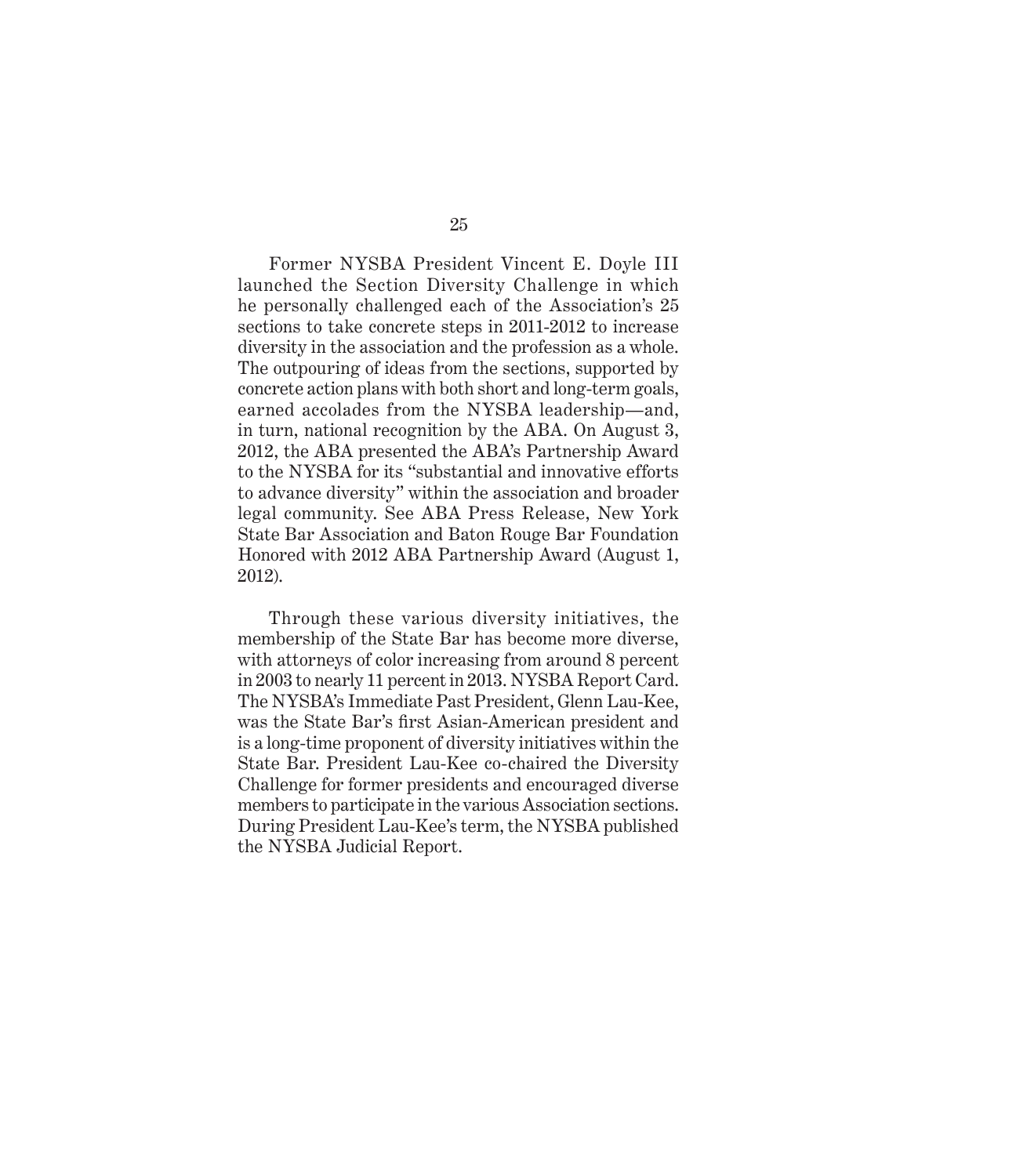### **4. The NYSBA's State-wide Diversity Pipeline Initiative.**

One of the diversity initiatives that came out of the NYSBA's Section Diversity Challenge is a developing state-wide pipeline program that reaches out to undergraduate students of color. The concept, developed and spearheaded by the NYSBA's ComFed Section, is to have each law school in New York State reach out to nearby colleges and recruit minority undergraduates to participate in an abbreviated moot court competition at the law school. The competition involves reading a handful of cases, meeting with an attorney advisor, and participating in a half-day consisting of two or three rounds of oral argument. The model is designed to spark interest in law school by exposing undergraduate students to law students, lawyers, judges, and law school admissions staff in a fun and supportive atmosphere with the chance to win cash prizes—and without requiring participants to make a burdensome time commitment (there is no writing component). The inaugural competition was held at the State University of New York at Buffalo Law School in April 2012, and drew contestants from the undergraduate program at the State University of New York at Buffalo and one other area school. The program was well received by the participating college students, attorney advisors, judges and administrators. The program is established in Buffalo and Albany Law School is poised to start the program in Spring 2016. Other schools are expected to follow.

Responsibility for these undergraduate moot court programs is designed to be shared among the minority law student organizations at each law school. The NYSBA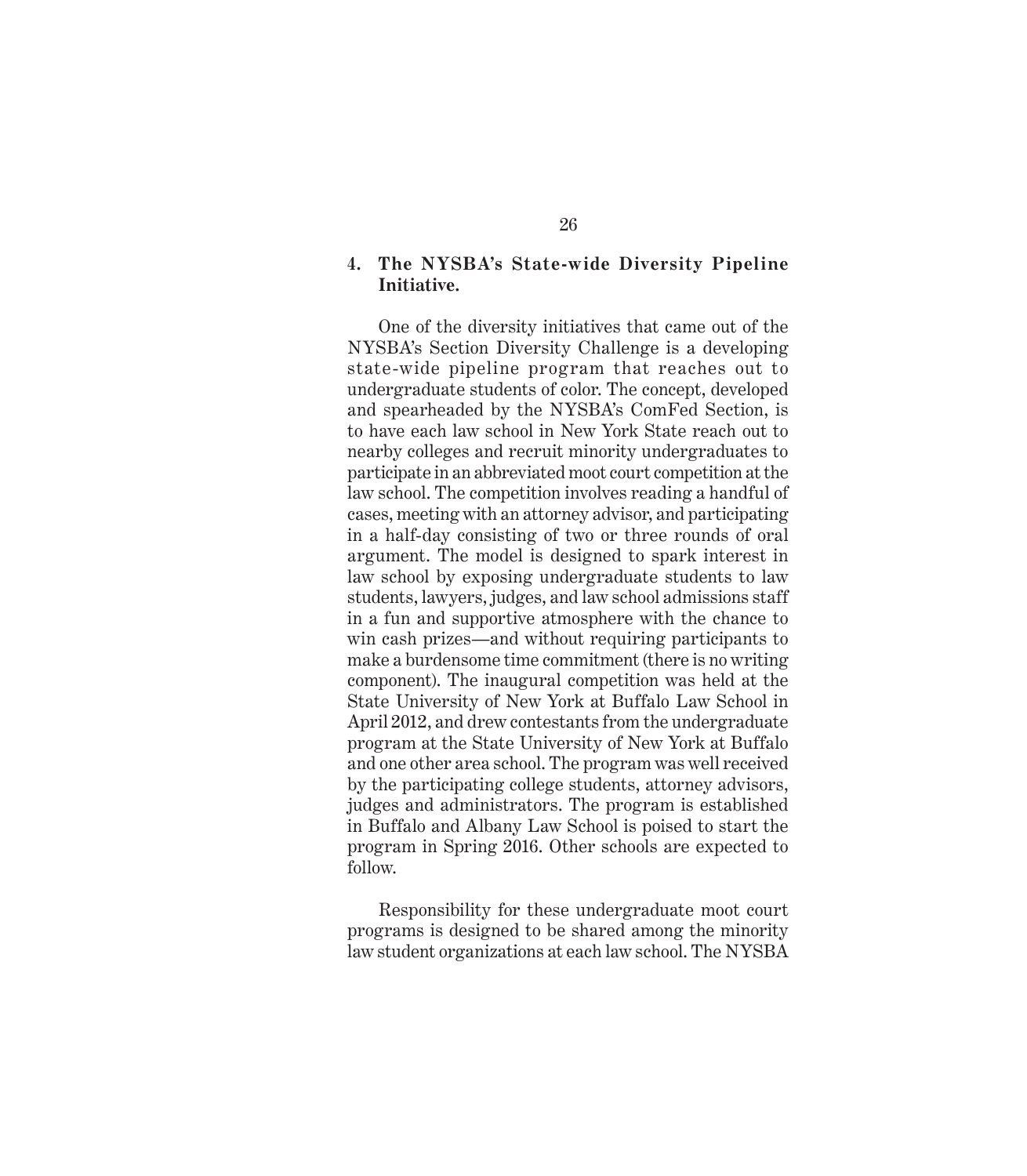program aims to be multi-cultural and attract students of color across the spectrum. Through this and other pipeline efforts, the NYSBA strives to attract more diverse students to law school, a goal that remains critical to the future of the profession.

The NYSBA ComFed Section has long funded a Minority Fellowship program that provides a paid internship for a law student of color to work in the chambers of a New York State Supreme Court Justice assigned to the Commercial Division. More recently, the ComFed Section has partnered with the New York Bar Foundation to fund a Section Diversity Fellowship. These efforts seek to increase the representation of diverse lawyers who practice in the specific field of commercial litigation.